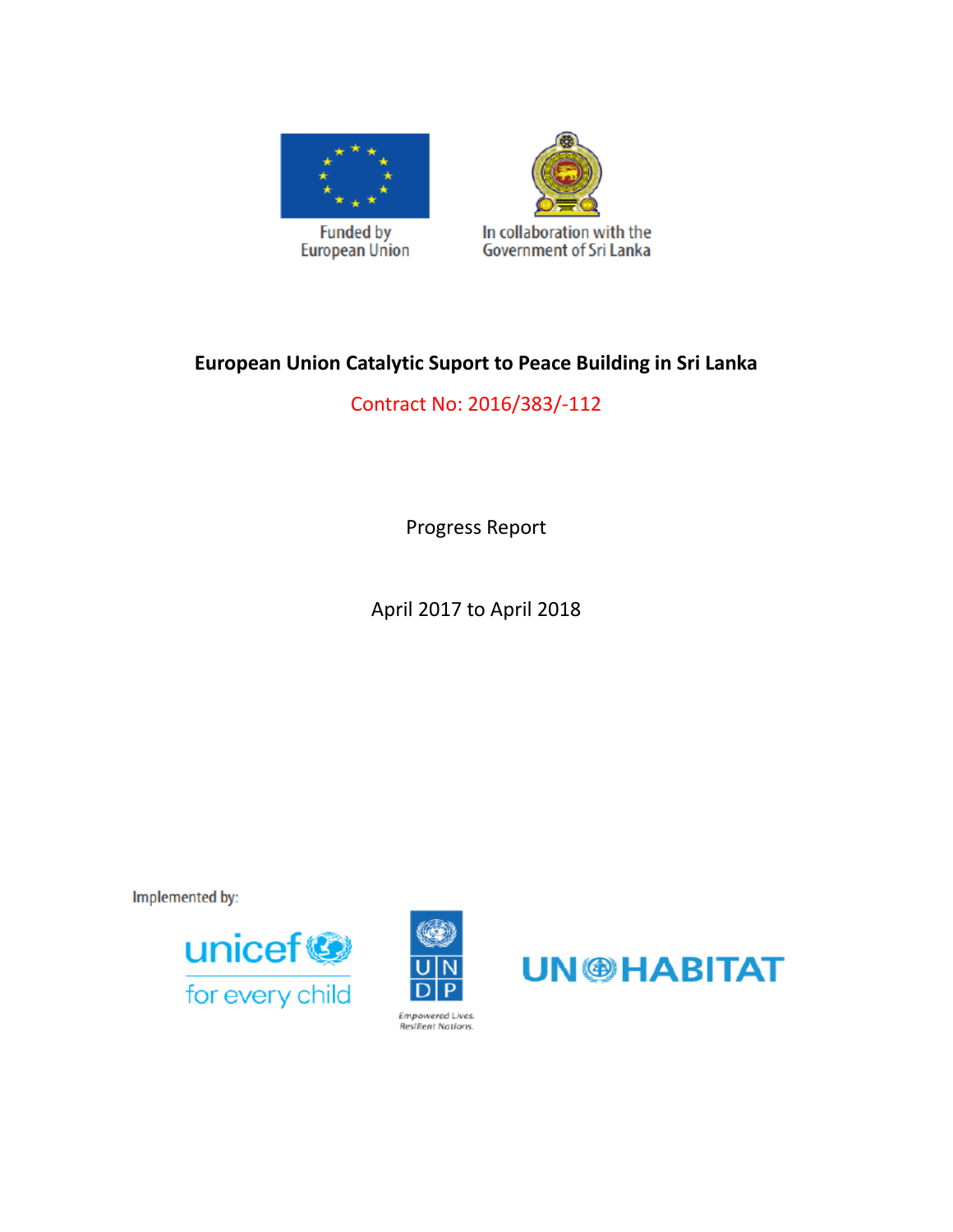## **EU Catalytic Support to Peacebuilding Programme Progress Report, May 2018**

#### **1. Background and Introduction**

This report comprises a progress update of activities carried out under the EU Catalytic Support to Peacebuilding Programme (EU-CSBP), during the period April- 2017-April 2018. Work under all outcomes has progressed, albeit amidst rising challenges to peacebuilding initiatives, and the governance reform agenda within the country. These challenges and risks are described in detail under each outcome area, together with their corresponding impact on planned activities. In some instances, they have forced the project teams to adopt a more flexible approach, seeking alternative means to achieve goals. These changes have also been described in the narrative provided below.

The strengths of the programme including its capacity to catalyze opportunities for peacebuilding and broader governance reform, continues to stem from the fact that all areas supported under this programme are directly aligned to priorities within the Sri Lanka Peacebuilding Priority Plan. As such, the interventions are those where the UN has a distinct comparative advantage and potential to add value through its normative mandate, access to technical expertise, impartiality and previous experience and partnerships.

The EU's support has been complemented on a number of outputs with support from the UN Peacebuilding Fund, U.S. State Department, as well the British High Government, and has been noted as such, where relevant. The combined integrity that this partnership between the UN EU, and British Government, brings has helped the Programme to leverage partnerships across a wide range of state and non-state actors to take forward activities and project objectives.

## **2. Assessment of the current project implementation status and results against Project Outcomes**

**Immediate Outcome 1: Significant progress made in the implementation of the Government's commitment on transitional justice as expressed in the UNHRC Resolution**

**Progress towards Outcome:** There has been a significant slowing down in momentum on progress towards fulfilling commitments on Transitional Justice (TJ) under A/HRC/Res/30/1. This has been primarily due to a rapid politicization of these processes, and the government becoming increasingly defensive in the face of an apparent consolidation of the support base of Joint Opposition (JO) and its political rhetoric that steadfastly opposes the Government's TJ and Reconciliation agenda. Thus, while this Outcome was designed primarily to support the setting up and operationalization of the TJ mechanisms, at the time of writing, only the Office of Missing Persons (OMP) had been set up and its Commissioners only received their formal appointment in March 2018. As such, the activities needed to be adapted to the changing context while continuing to fulfill broader objectives. During the first few months of the project, therefore, activities focused primarily on advocacy. Subsequently, the project has commenced provision of technical support to key institutions and is also focused on filling data gaps and gathering other empirical evidence critical to furthering the transitional justice process.

**Output 1.1 High-level or specialized technical expertise provided to the Government on transitional justice together with support to CSOs to sustain advocacy and support victims' interests.**

Despite the overall decline in momentum, the project was able to provide critical support at pivotal junctures to sustain and direct the TJ discourse and advocate for implementation of TJ mechanisms. As such, the following activities were completed or are being carried out during the reporting period:

 **Learning Visit on Transitional Justice**- Visit from Colombian experts/officials working on Transitional Justice to Sri Lanka during 21-25<sup>th</sup> August 2017, for engagement with the Government of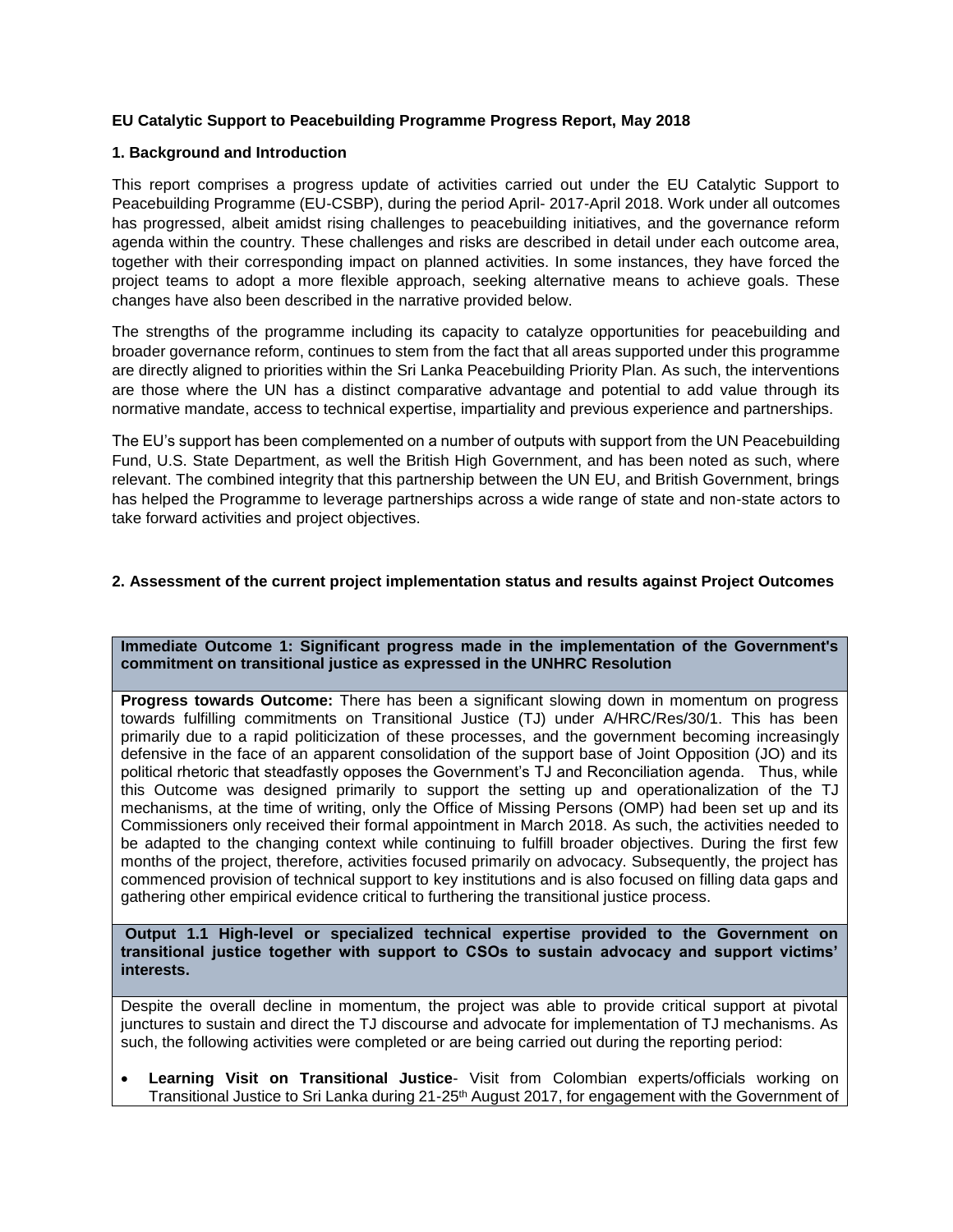Sri Lanka to share their experience. Catalina Diaz (Former Director of Transitional Justice of the Ministry of Justice and Law, and worked for 5 years at the International Center for Transitional Justice in NY and Bogota) and Brigadier General Juan Carlos Ramirez (Chief of the Legal Counsel Services of the Army of Colombia, and a member of the TJ Roundtable of the Defense Sector with a focus on the benefits to be awarded to members of the armed forces in TJ framework of the Colombia peace agreement) were the representatives that undertook the official visit to Sri Lanka, at the invitation of the Government. As part of the overall visit, the Colombian experts/officials, met with Senior Government officials, conducted a 2-day closed door workshop to share their experiences and lessons, and also engaged with the UN and civil society. Materials for the workshop were also produced/shared by the experts

- **CSO Advocacy**  In consultation with OHCHR, the Programme also supported the local civil society organization, Families of the Disappeared (FoD) to Commemorate International Day of the Victims of Enforced Disappearances, on 30<sup>th</sup> August 2017, through the provision of a grant. The programme brought together families/mothers of the disappeared to share their experiences, and also advocate the Government of Sri Lanka to operationalize the Office of Missing Persons (OMP). An estimated 1100 family members of the disappeared came together from Ampara, Batticaloa, Hambantota, Matara, Galle, Colombo and Gampaha.
- **UNICEF project to support ensuring child rights in transitional justice processes –** In March, 2018, following the appointment of the Commissioners of the OMP, UNICEF signed an agreement with UNDP, tapping into the flexible fund available under this Outcome for priority actions to support TJ processes. The project intends to provide high quality and necessary technical expertise to the OMP and other relevant government agencies: to ensure the cases of missing children will be handled as a priority in line with the Government's commitments under the TJ process and the UN CRC requirements; and to find appropriate and relevant solutions to the mandate and work of the Family Tracing and Reunification Unit in Kilinochchi in view of the establishment of the OMP. This project will also be co-funded by PBF. UNICEF has currently hired the technical consultant and begun other preparatory work on this sub project.
- **Research on Militant Buddhism** In collaboration with the International Crisis Group, the UN commissioned a study on the perceived rise in Militant Buddhism and its potential impact on reconciliation processes in the country, including the transitional justice process. Research is ongoing, and the expected to be completed in June.
- **Conflict Mapping and Archiving Project** The UN, in collaboration with the Public Interest Advocacy Centre (PIAC), Australia and the South Asian Centre for Legal Studies (SACSL), Sri Lanka, will be working on this mapping project which presents a unique and critical opportunity to support the TJ process in Sri Lanka and form a basis from which research, investigation and judicial strategies can be developed. Not every case or incident can be investigated by the TJ mechanisms – they will need to prioritize the cases, issues and violations. In order to do this effectively, comprehensive mapping is essential. In January 2017, the PIAC commenced the mapping in response to the evolving TJ landscape in Sri Lanka. It developed a database mapping the conflict and related violations for the period 1983 to 2009 across Sri Lanka. The information collected during this phase has been preserved in a user-friendly database. The aim of phase two that will be supported by the UN under the EU CSPB project will be to develop it further to function as a direct material resource for the TJ mechanisms. This initiative will be jointly funded through the EU CSPB and PBF projects.
- **Support for high level visits of OHCHR** –The project also supported several visits of key OHCHR staff to Sri Lanka to engage in advocacy and high-level negotiations and for the Senior Humans Rights Advisor to visit Geneva for the UNHRC sessions.

# **Challenges, Risks and Mitigation Strategies**

- Delays on the part of the Government in taking concerted steps to operationalize the transitional justice mechanisms: while the law for the establishment of the OMP was passed in 2015, it took more than 6 months to pass the Amendment to the Law, and a further 2 months to determine the operationalization date as 15th September 2017.
- There is a lack of clarity as to who the current champions for the transitional justice agenda are, particularly following the change of the Minister of Foreign Affairs to the position of Minister of Finance and Media. However, as the Minister of Finance and Media, is looking to take forward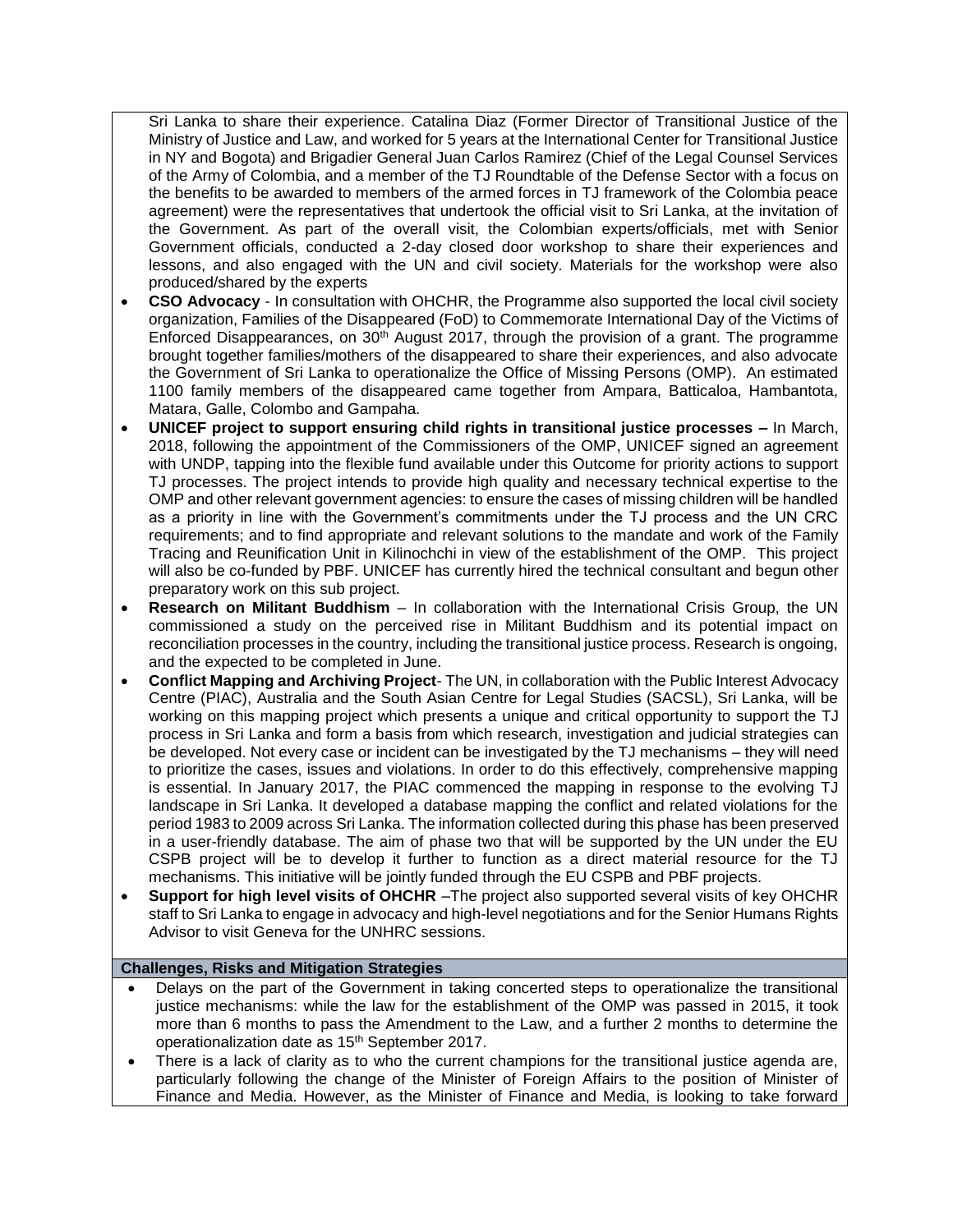communications relating to Transitional Justice, with the support of the UN. The UN is providing the support of a high-level international technical expert on TJ communications, and 2 UN Volunteers in this regard, supported in part through Outcome 2 of the EU CSPB project

- Transitional Justice process continues to be viewed as an externally driven process, with low levels of national ownership. Political instability in the country is seemingly increasing with the voice of the Joint Opposition against the peacebuilding and transitional justice process growing stronger.
- In order to sustain the TJ process, the UN is working closely with civil society organisations to ensure that are degree of pressure continues to be exerted on the government to fulfill obligations under the Resolution.

#### **Additional information:**

Activity 1.1.2 of the original indicative activity plan: "Support to visits and activities in Sri Lanka of the Special rapporteur on Truth, Justice, Reparations and Guarantees of Non Recurrence" was removed and monies relocated to Activity 1.1.1 "Operation of flexible fund to respond to requests for technical support on transitional justice".

Additionally, as the activities needed to be adapted, changes to budgetary categories continue to be required to ensure activities are carried out per the broader objectives. For example, a number of activities that were previously planned to be carried out through contractual services, including for example, the placement of technical expertise within the TJ mechanisms, did not take place. These actions that have been substituted with grants to organisations to perform specific functions such as mappings violations and, research and advocacy. While much of this is already reflected in the amended budget document, further changes maybe necessary and will be communicated with the EU in due course.

Activities under the TJ components of the projects, including the EU CSPB project are becoming increasingly difficult to implement in a straightforward manner. As such, creative avenues need to be found to strengthen the discourse on human rights as well as put in place structures and processes that can sustain the broader objectives of Transitional Justice even if the process itself is dismantled, either expressly, or implicitly through continued inaction on the part of the government. Support to civil society advocacy and awareness initiatives, conflict/violation mapping exercises, and technical support to strengthen existing mechanisms are therefore, some of the key characteristics of an adaptive approach to TJ programming within an unstable and unpredictable political context.

#### **Immediate Outcome 2: Public display greater awareness and willingness to engage constructively in the peacebuilding process**

**Progress towards Outcome:** It is still too early to measure if activities carried out under this outcome have had an impact on public perceptions and its willingness to engage constructively in the peacebuilding process. Notwithstanding, a number of key activities that carry with them to potential to influence public opinion are currently underway.

As reported previously, there were significant delays in initiating activities under this outcome, largely due to the fact that they needed to be undertaken primarily in collaboration with the Secretariat for Coordinating Reconciliation Mechanisms (SCRM) and until October 2017, there was a lack of clarity with regards to the status of the Secretariat for Coordinating Reconciliation Mechanisms whose mandate was scheduled to end in December 2017. In October 2017, its mandate was extended until March 31, 2019. The UN subsequently entered into fresh discussions with SCRM in relation to taking forward planned initiatives.

In the meanwhile, however, the UN RCO office and UNDP also began exploring other avenues to engage in building public support. Therefore, activities that are being carried out under this outcome also include provision of technical support directly to the Ministry of Finance and Mass Media, and the design and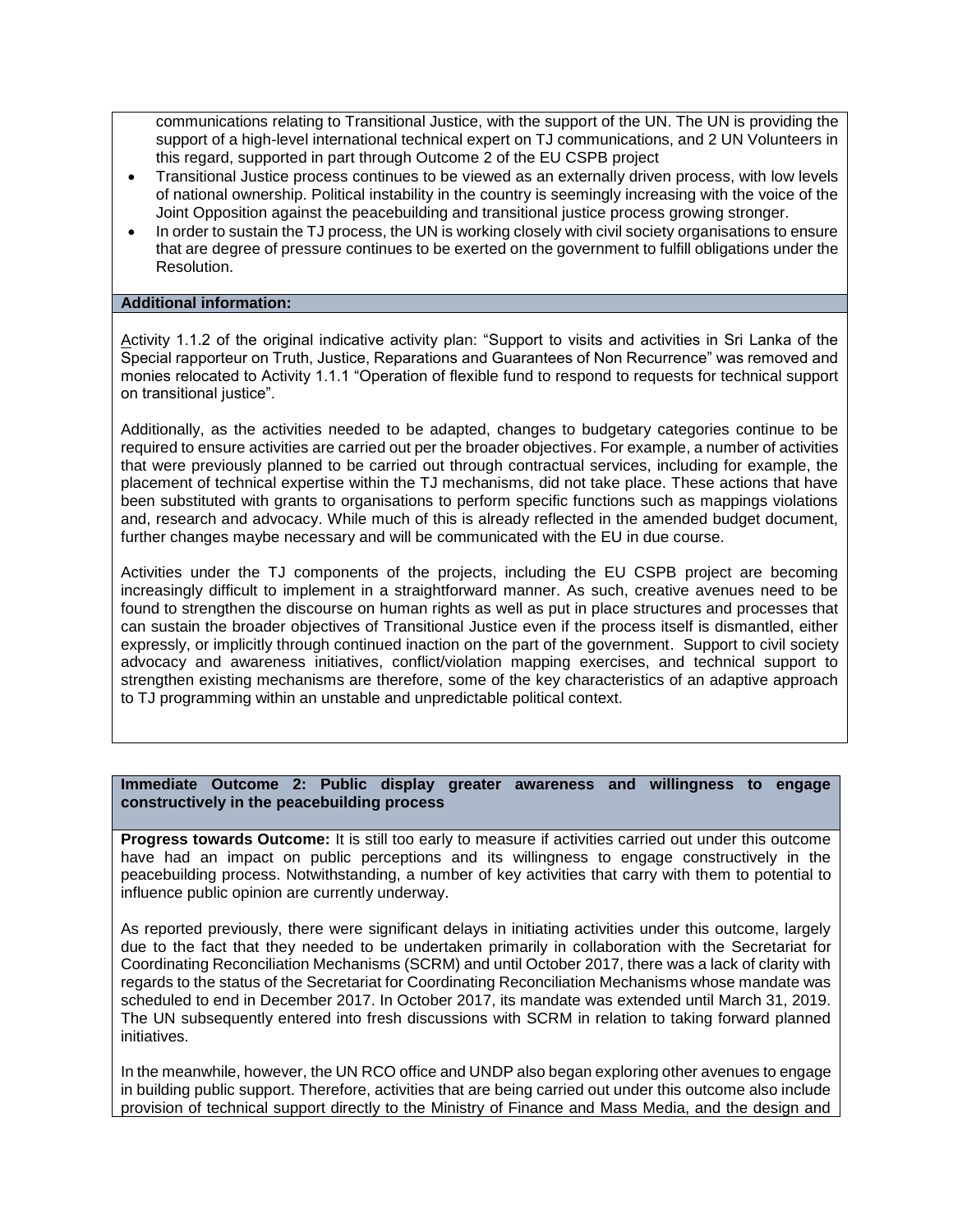dissemination of creative content in collaboration with NGOs and private content creators/organisations to influence public opinion. While the initiatives themselves are focused on enhancing communication and visibility of the TJ and reconciliation processes, they have been designed to be local driven and organic processes and not attributable to any external party, including the UN or the EU.

#### **Output 2.1 Clear and consistent communication strategy on peacebuilding in place and implemented by the Secretariat for Coordinating Reconciliation Mechanisms**

An international transitional justice communications and media expert was brought down to support the Ministry of Finance and Media on special request of the Minister. The expert formerly attached to the International Centre for Transitional Justice provided the Ministry with support to develop a framework and strategy for communicating Transitional Justice and building core capacities of relevant personnel of the Ministry as well as other related institutions based on identified capacity gaps. The Consultant's contract was subsequently extended to assist the government to implement the strategy. A majority of the in-country and remote assistance provided by the expert during his extended contract period focused on operationalization of the proposed Communications Unit on TJ and reconciliation. The expert also developed a comprehensive annual workplan to be implemented by the unit. However, there are considerable delays and slow progress from the side of the Government in setting up the Unit as envisioned, with full time staff seconded from other government departments. The UN continues to support the identification and recruitment of programme officers needed to operationalize the communication unit through SCRM under the guidance of the IC. In addition, the expert worked with the Ministry of Foreign Affairs/SCRM to develop key messages for the HRC sessions in March 2018. He also provided urgent analysis and recommendations on how best to shape the government's response to incitement and hate speech, as communal violence escalated in the Ampara and Kandy Districts earlier this year.

Following the appointment of the Commissioners of the OMP in March 2018, the expert's assistance was also sought in in formulating a communications plan to disseminate key information on the OMP. Advice on possible outreach campaigns for the OMP was provided.

The technical and capacity assistance provided to the Ministry of Finance and Mass Media through this project also included two United Nations Volunteers specialized on communications to support with key functions including content development for mainstream and social media.

The project also supported an independent communication campaign through Bax Media to prompt the public to think about peacebuilding in a positive way through messages devoid of rhetoric. The campaign aims to positively influence young people through social media and to certain extent mainstream media. The campaign targets the Sri Lankan public aged 18 – 40,

and will produce simple key messages that can be easily shared on platforms such as WhatsApp and other social media platforms in addition to more traditional, media such a radio. At the This campaign currently is ongoing and can be referred to through the Facebook page 'Sri Lanka Together.' There will be no UN/EU branding or visible affiliation with the campaign or its content that aims to remain locally driven.

Similarly, the project is also supporting Search for Common Ground (SFCG) to develop a television drama series focusing on issues of TJ and reconciliation to be aired locally. This initiative is jointly supported by this project and the UN PBF. As with the Sri Lanka Together campaign, the teledrama - to be called "Tri-loka" - will be designed and aired locally with little or no external interference and no visible affiliation to the UN/EU or even SFCG.

Under this outcome, the EU and the UN as part of their joint programming completed the Situational Risk Analysis (SRA) for four provinces, namely East, North, North Central and South, with the objective of understanding the prevailing conflict triggers and resilience dynamics at provincial level. Using a qualitative research methodology, the SRA examined the political, social, environmental and economic contexts and possible future trajectories for each of the provinces. The overall objective of the situational risk analysis was to contribute to an effective and informed policy and programmatic response in support of peacebuilding for the government, civil society, UN and development partners, and in particular for the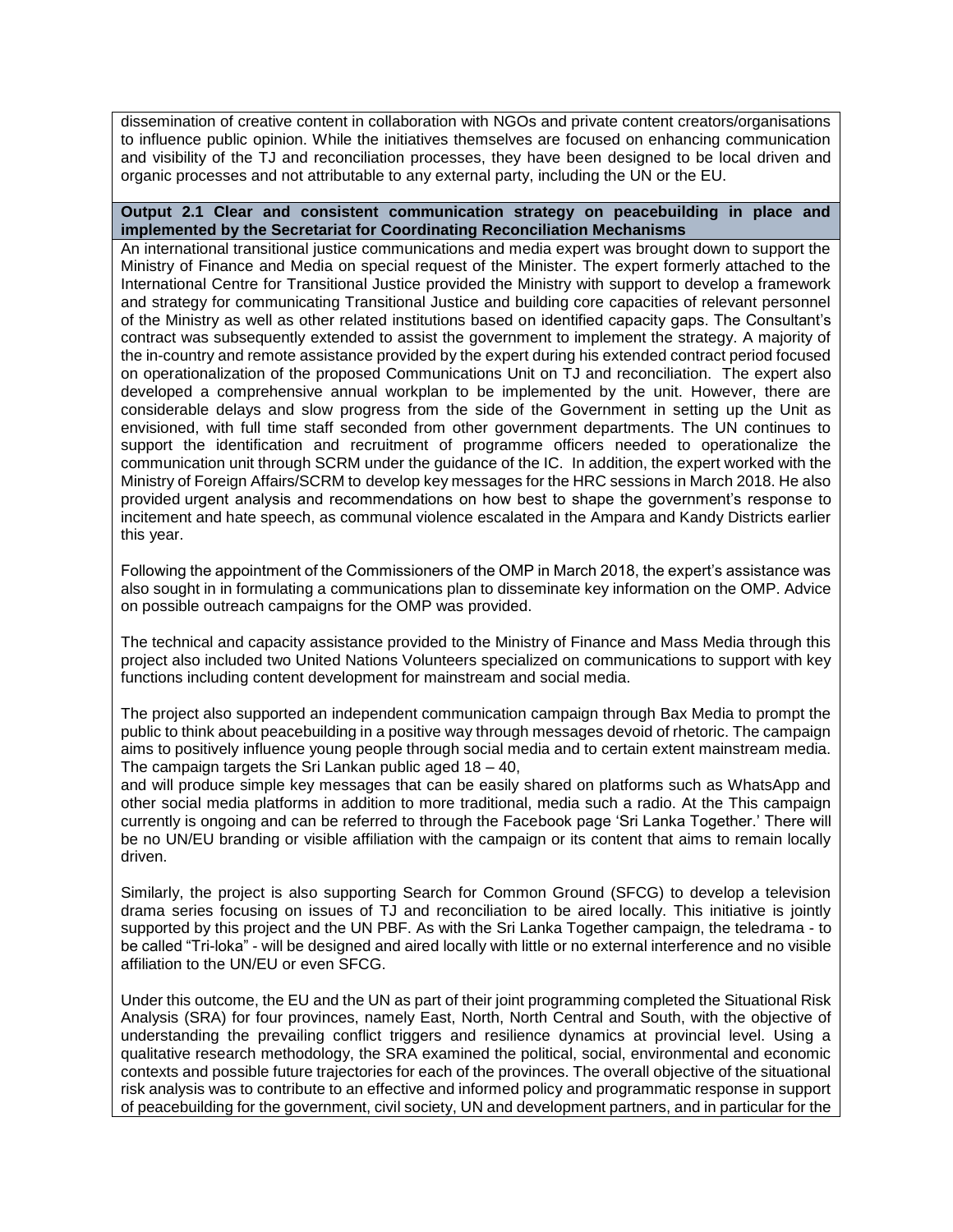operationalization of the Peacebuilding Priority Plan. The findings of the SRA were presented at an event jointly chaired by the Foreign Secretary, EU Ambassador and the RC. The peacebuilding board members, including representatives from the President's and Prime Minister's Office and other key ministries, ambassador, political counsellors from the like-minded donor group, members from the civil society and development partners joined the presentation and discussion. The lead consultant of the SRA also conducted a conflict sensitivity training for EU and UN programme staff, which facilitated further dialogue and discussion on the application of findings emerging from the SRA and cross learning across the organizations.

## **Challenges, Risks and Mitigation Strategies**

As noted above, the lack of clarity in relation to the mandate and functioning of the SCRM delayed some of the planned activities under this outcome during the initial stages of project implementation. There also continues to be delays in the setting up a Communications Unit within the SCRM as planned. A decision will be taken during the upcoming months on alternatives, to the proposed activities in this regard (including the allocation of five UNVs to the unit and a proposed training for journalists and media personnel on TJ and reconciliation), should the unit not come into being soon.

## **Additional information:**

Funding under Outcome 2 of this Programme was aimed primarily at Communications, Media Engagement, and Peacebuilding Sentiment Analysis, working in partnership with the SCRM. However, funding from this component was reprogrammed to also undertake the Situational Risk Analysis, which was undertaken as a Joint Initiative by the European Union Delegation in Sri Lanka and the UN/UNDP in Sri Lanka.

#### **Immediate Outcome 3:**

**Progress towards Outcome:** The CSPB Project has been able to initiate critical catalytic support to all the key state institutions targeted through this Outcome. While it is too early to relate the projects contribution towards the Outcome level results, progress towards a number of individual output level results have been achieved or is work in progress. Notwithstanding, governance related initiatives, particularly those bearing the flavor of reform, have become increasingly precarious, as the national unity government faces difficulties in maintaining its coalition amidst a fluid and uncertain socio-political context. Developments such as the further falling out of the two main political parties constituting the national unity government, holding of provincial council elections and/or the roll-out of transitional justice mechanisms, may have impacts on the sustenance of the national unity government given the mounting opposition and counter-rhetoric from the Joint Opposition. A real or perceived risk to the sustenance of the national unity government may in turn have adverse consequences on ongoing constitutional, legal and policy reforms; and have especially serious repercussions for those initiatives relating to good governance, reconciliation and peace-building. At local government level, all five provinces have started interventions identified under output 3.3 and there is a significant progress in implementing activities and budget utilizations.

**Output 3.1 The constitutional reform process is supported through technical assistance and informed by best practice.**

It is important to note at the outset that UNDP's technical assistance to the constitutional reform process is being provided on a strictly confidential basis given the potential risks to jeopardizing the process on account of "international" involvement, which is a point of contention by inter alia the "Joint Opposition" and Janatha Vimukthi Perumana (JVP).

Whilst initial briefs of comparative research and analysis on thematic areas under discussion for a new Constitution were provided to the Constitutional Assembly Secretariat using funds from the Government of Norway, subsequent briefs were prepared with CSPB Project funds. These briefs included the areas of separation of powers, and centre-periphery relations.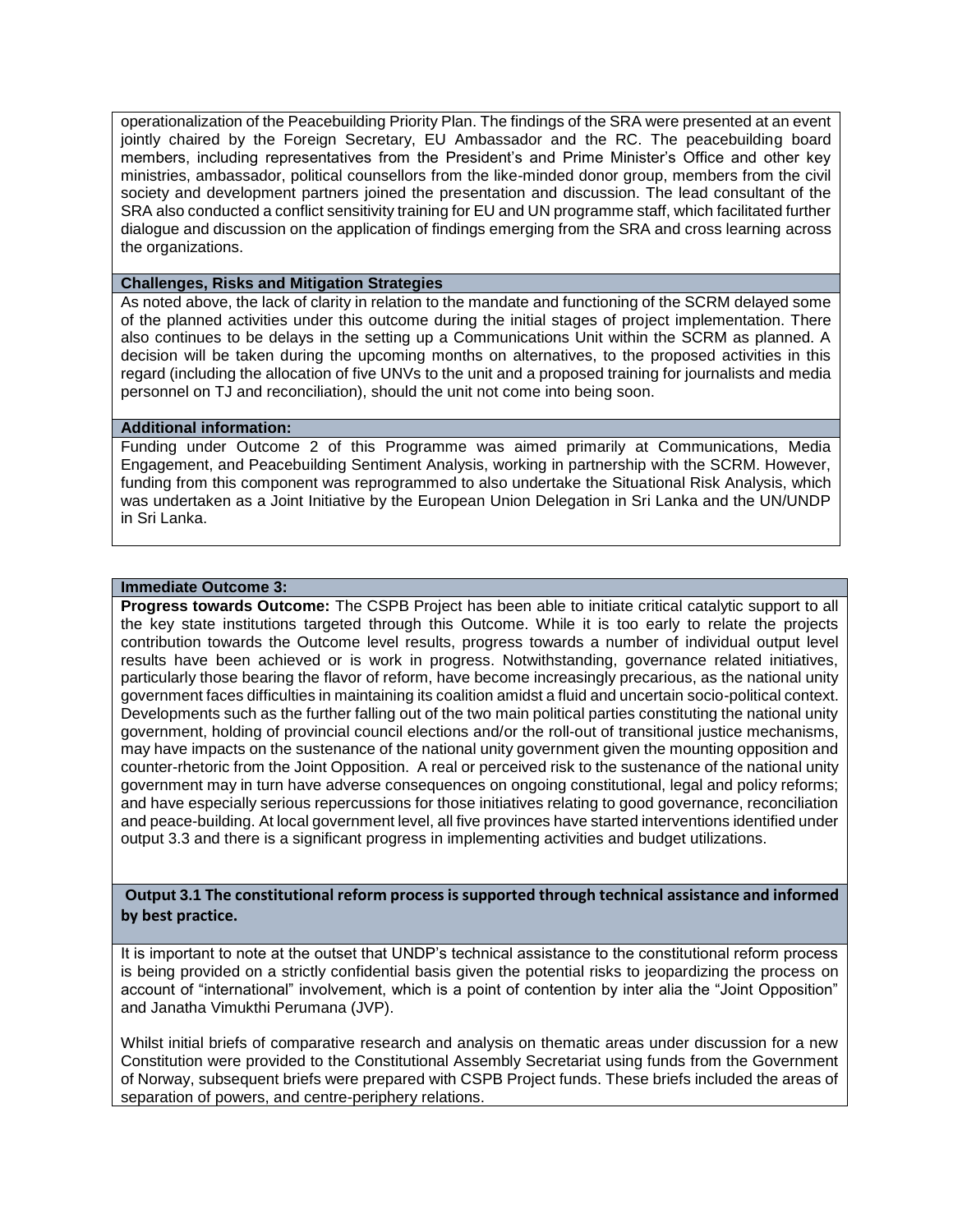Whilst the creation of the Constitutional Assembly website ([http://english.constitutionalassembly.lk/\)](http://english.constitutionalassembly.lk/) was assisted by UNDP with initial funding from the Government of Norway, improvements, updates and maintenance was carried out with funds from the CSPB Project. In addition, the CSPB Project supported the monitoring and updating of analytics for the Constitutional Assembly blog and social media accounts. This has resulted in information and key documents relating to the constitution-making process being available in the public domain in a timely manner.

The CSPB Project also supported, on a confidential basis, a national Conference on Constitutional Reforms in June 2017 to create greater awareness of and support for the ongoing process. The Conference was attended by the Prime Minister, Members of the Constitutional Assembly, foreign envoys and other high-ranking officials. The former Deputy Chief Justice of South Africa, His Excellency Justice Dikgang Moseneke, spoke on "Reaching a Consensus on the Constitution – the South African Experience." In addition, the Expert Panel to the Constitutional Assembly Steering Committee presented the 6 subcommittee reports on [Fundamental Rights;](http://english.constitutionalassembly.lk/sub-committees/reports/fundamental-rights) [The Judiciary;](http://english.constitutionalassembly.lk/sub-committees/reports/the-judiciary) [Law and Order;](http://english.constitutionalassembly.lk/sub-committees/reports/law-and-order) [Public Finance;](http://english.constitutionalassembly.lk/sub-committees/reports/public-finance) [Public](http://english.constitutionalassembly.lk/sub-committees/reports/public-service)  [Service;](http://english.constitutionalassembly.lk/sub-committees/reports/public-service) and [Centre-Periphery Relations.](http://english.constitutionalassembly.lk/sub-committees/reports/centre-periphery-relations) These reports had been prepared with earlier assistance from UNDP which provided comparative research and analysis on these areas. Media releases – especially of the opening session were telecasted/broadcasted over most TV/radio news stations. This created public awareness that a serious national endeavor of Constitution-making was in fact taking place. It was also the first public forum at which the Prime Minister (as Chairman of the Steering Committee) openly conveyed important information in detail, such as on the nature of the process and on Steering Committee deliberations.

The Draft Interim Report of the Steering Committee was tabled and debated in the Constitutional Assembly end 2017. The CSPB Project provided research and technical editing assistance for preparation of the report.

Thereafter, a mandate was given by the Prime Minister who is the Chairman of the Steering Committee, that media awareness regarding the reform process should be conducted by the Constitutional Assembly Secretariat. Therefore, from January 2018, UNDP's technical assistance has been focused on the Secretariat's task of raising public awareness about Constitutional reform. The reform process is currently awaiting direction from the political actors. The date for the next meeting of the Steering Committee has been scheduled for 24th of May 2018.

#### **Challenges, Risks and Mitigation Strategies**

- Should there be a further deterioration or even break-up of the national unity government and/or Provincial Council elections commence in 2018, there is a substantial risk of the attention of the Parliament/Constitutional Assembly leadership as well as MPs being diverted to election activities in their constituencies. This can potentially affect work envisaged with the Constitutional Assembly Secretariat, Parliament and/or Provincial Councils, and may have a significant impact on the timing of planned activities. Quick adjustments may need to be made within the programme and management framework of the CSPB Project, in consultation with the EU.
- Given the confidentiality and uncertain timelines of the constitution-making process, it has been very challenging to identify high quality professional researchers and communications consultants to provide technical assistance for the constitution-making process. A roster was created with those few candidates who satisfied the minimum requirements. However, it has been very difficult to retain these consultants on a continuing basis due to the uncertain nature of the process and therefore the duration of the consultancies, as well as technical assistance needs being requested by the Steering Committee with extremely short turn-around times.
- Should the constitution-making process face further delays and challenges (including those that cannot be accurately/easily assessed due to the evolving political economy context), the remaining planned technical assistance on the constitutional reform process with respect to comparative research and public outreach, may require quick revisions or reprogramming.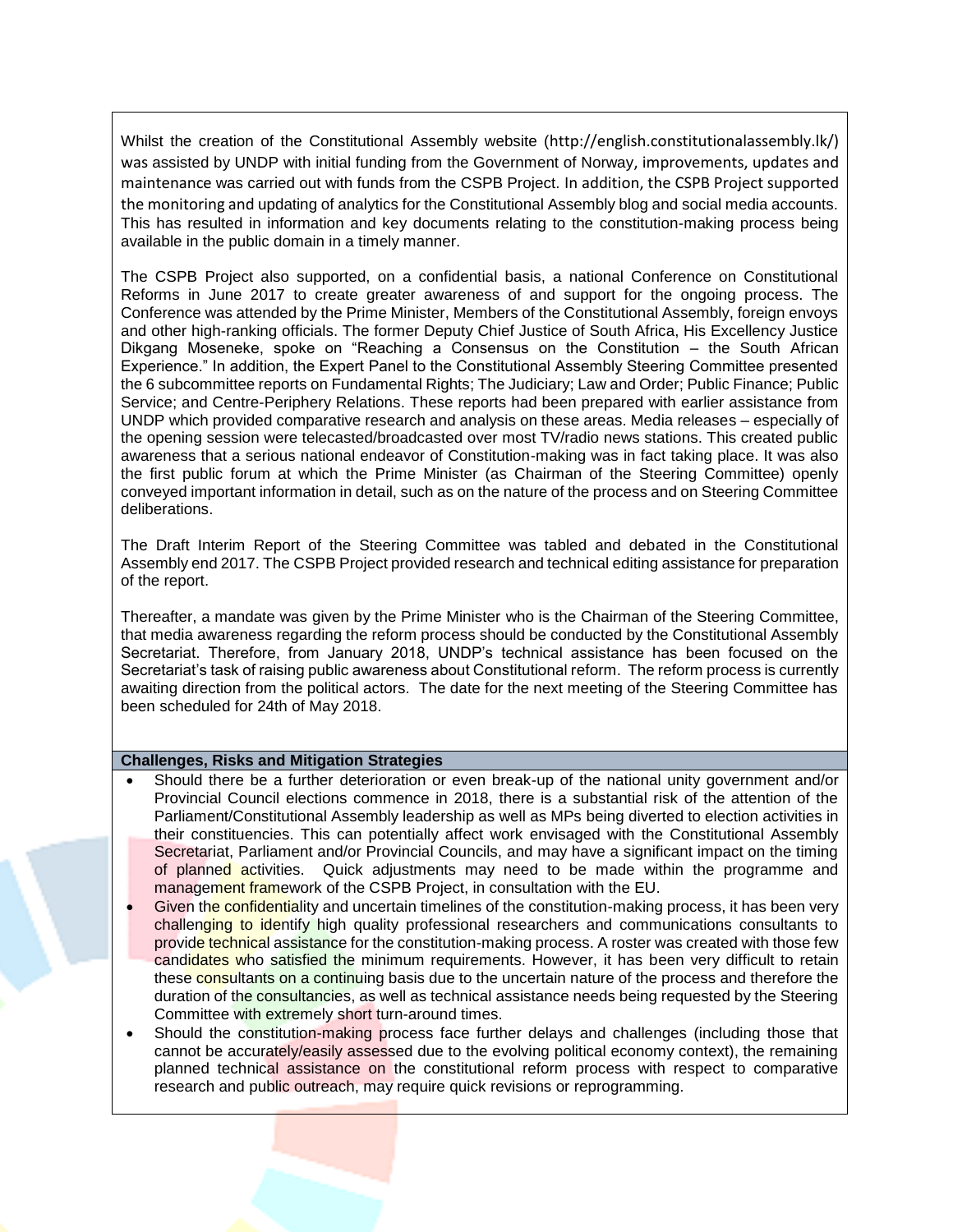#### **Additional information:**

 $\overline{a}$ 

It is suggested that the current indicator, "Research briefs inform the discourse of the constitutional assembly" be amended to include the phrase "or its sub-committees." In addition, it is also suggested that a new indicator be included reading: "The Constitutional Assembly is supported to disseminate information on the Constitution-making process to the public". Towards this end, on a confidential basis, the project provided 2 full-time researchers to support the Constitutional Assembly Secretariat with comparative research, analysis, public outreach and other technical assistance for a new/amended Constitution. The researchers have also contributed to the reconfiguration and maintenance of the Constitutional Assembly website, as well as its communications for public outreach. This has resulted in information and key documents relating to the constitution-making process being available in the public domain in a timely manner.

## **Output 3.2 Parliamentary Committees supported to discharge their functions effectively**

The Parliamentary Advisory Board to development partners supporting Parliament requested that a workshop on operationalization of the 25% quota for women in local government be organized.1 Following a request by Hon. Sudarshini Fernandopulle, Member of the Sectoral Oversight Committee on Women and Gender, and the Women Parliamentarians' Caucus, the CSPB Project commissioned the People's Action for Free and Fair Elections (PAFFREL) to present findings of preliminary interviews and research on women's representation and participation in the political party structures in Sri Lanka. On 25 July 2017, a half-day Workshop on Operationalization of the Quota for Women in Local Government Elections for Leadership and Members of Political Parties was held in Parliament. The workshop comprised of firstly a panel discussion on opportunities and challenges on the quota for women in local government elections. The second session was on comparative experience-sharing on advancing women's political participation in the United Kingdom, Pakistan and the South Asian region by respective MPs from these countries and an expert on comparative experience, together with an overview on the status quo of women's representation in political party structures in Sri Lanka. The latter presentation was made by the Executive Director of People's Action for Free and fair Elections (PAFFREL), based on the research commissioned under the CSPB Project.

Based on a request for support made by the Speaker and the Secretary General of Parliament, the CSPB Project provided technical assistance to the Parliament Secretariat on the thematic sessions of the 8th Conference of the Association of SAARC Speakers and Parliamentarians from 4-6 October 2017. This entailed providing substantive notes on thematic sessions for the speeches of the representatives from Sri Lanka. The research areas included the conference's role as a platform for parliamentarians of South Asia to work towards achieving SDGs; promoting parliamentary diplomacy and open parliament in the digital age; the role of parliamentarians in the preservation of cultural and archeological heritage in the South Asia Region; economic empowerment of women for poverty alleviation; and countering violent extremism among youth to prevent terrorism, and empowering youth to combat human trafficking, modern slavery and illegal trafficking in drugs.

As part of the technical assistance requested by the Speaker and Secretary General under the CSPB Project, UNDP retained in March 2018 an international expert on parliamentary public outreach and communications to advice and provide guidance. The expert prepared an assessment report of the current framework, procedure and practice following a first mission to Sri Lanka, during which he consulted key MPs from most of the political parties and active parliamentary committees, as well as parliamentary staff. The expert met with and advised/made recommendations as to how to enhance the quality of interaction between the Parliament, Parliamentarians, citizens, civil society organizations, community groups and schools. This advice included a strategy and actions for establishing a dedicated Communications Directorate for Parliament (including preparation of its mission, staffing table and job descriptions). The

<sup>&</sup>lt;sup>1</sup> The development partners supporting Parliament include UNDP, USAID, the Westminster Foundation for Democracy, Friedrich Naumann Foundation, and International Republican Institute,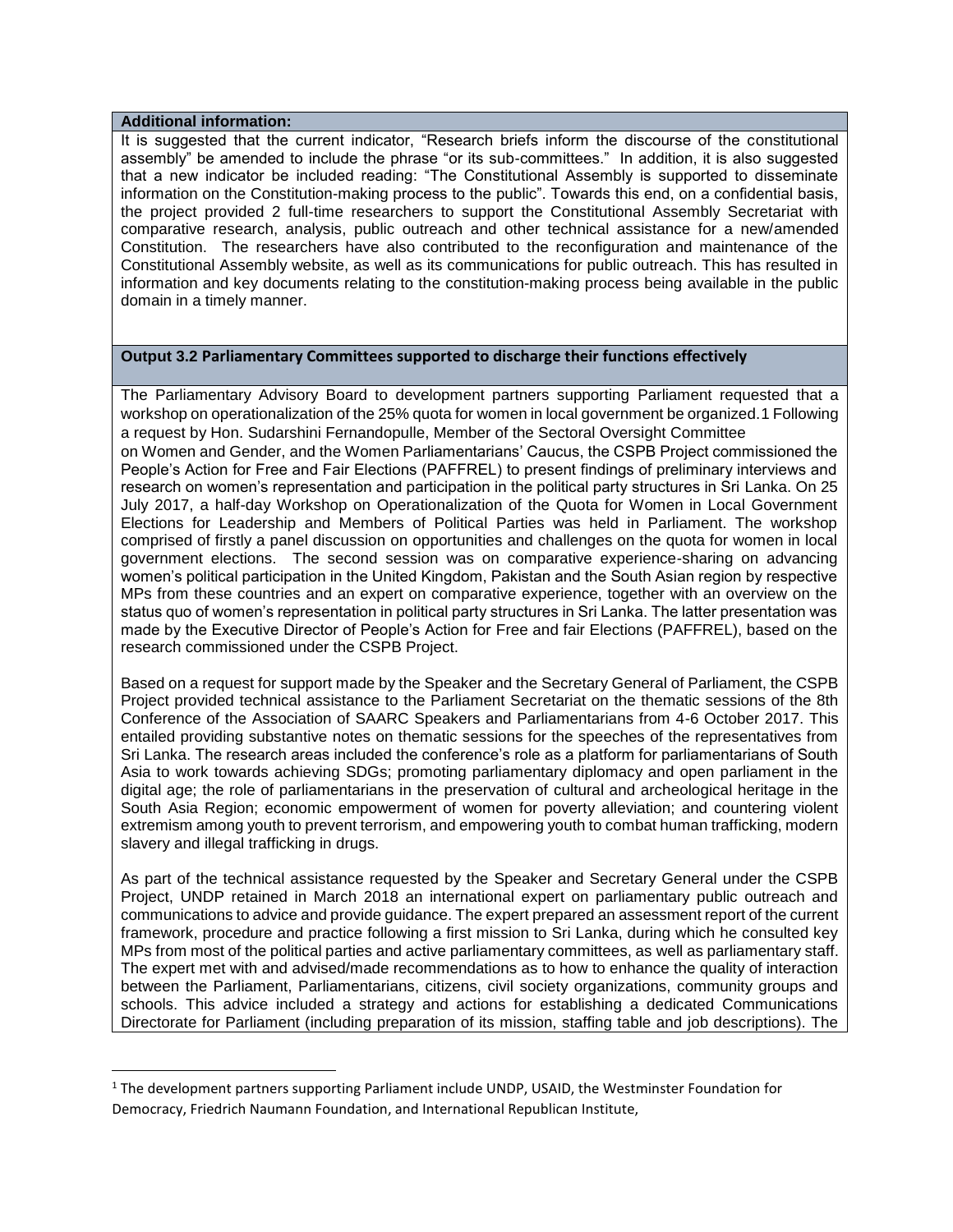expert also provided guidance for establishing a visitor's centre; the design of age-specific video clips to increase public awareness; and reworking of the website using modern infographics.

Technical assistance is also being provided by UNDP through the CSPB Project for opening committee meetings to the public and media. Recent revisions were made to the Standing Orders that allow for more transparency in the work of the committees. However, one of the main obstacles is the provisions in the Parliament (Powers and Privileges) Act. A working group consisting of senior officials from the Parliament Secretariat, the Attorney General's Department and the Legal Draftsman's Department has been constituted to facilitate the review and amendment of the legislation. Following working group deliberations, a first draft of the amendment has been prepared by the Legal Draftsman's Department and presented to the Secretary General of Parliament, the chair of the working group. The final working group meeting will be held shortly, to finalize the proposed amendments.

#### **Challenges, Risks and Mitigation Strategies**

- The worsening political uncertainty following the local government elections, proposed no commission motion against the Prime Minister, and the proroguing and reconstitution of Parliament, has resulted in diverse agendas and disarray amongst MPs and political parties. This also has a bearing on the day-to-day work of the Parliamentary Secretariat.
- Securing the participation of MPs for systematic and continuous knowledge-sharing and training activities has proved to be very challenging for reasons above, as well as Parliament's tight work schedule2 coupled with the unavailability of Parliamentarians on non-parliamentary sitting weeks due to constituency work. There is also a high demand by the development partners assisting Parliament for allocation of time for their respective activities. This has an impact on the meaningful participation of MPs and effectiveness of organizing workshop style knowledge-sharing and training activities. Knowledge sharing and training activities for Parliament as a whole, or a large number of MPs, is limited by and-large to  $\frac{1}{2}$  day sessions at most. In addition, UNDP is increasingly engaging in capacity development/knowledge sharing of a one-on-one nature or in small groups of MPs and staff. This is reflected in, for instance, UNDP's technical assistance to the Parliamentary Select Committee on Sustainable Development and its 4 clusters.
- Although the Standing Orders have been amended to enhance transparency of parliamentary committee meetings, and the necessary amendments to the Parliament (Powers & Privileges) Act is underway, the biggest challenge is changing the negative attitudes of some of the MPs and officials of Parliament to enhance public outreach. Fortunately, the Speaker and Secretary General are providing leadership and ownership to these processes, which contribute to mitigating the challenges and risks involved.

#### **Additional information:**

 $\overline{a}$ 

• The indicators have been revisited in order to make them more specific and measurable, and proposed changes have been communicated to the EU. In addition, substantive and/or timeline changes to certain sub-activities may be necessary to address evolving challenges. These deviations will be shared with the EU should they have significant impact at the activity level.

**Output 3.3 Provincial level institutions capacitated to be able to respond to service delivery requirements with increased effectiveness, transparency and inclusiveness** 

To improve the revenue generation and collection of Provincial Revenue Developments, it was identified to strength the revenue collection system with an improved web based revenue management system in all five provinces including North-Western, North-Central, Central, Uva and Sabaragamuwa provinces. A team of 25 staff from the revenue departments of all five provinces were able to gain a better understanding of efficient revenue systems through an exchange programme to the Revenue Department

<sup>&</sup>lt;sup>2</sup> Particularly on account of the budget formulation period, the Constitutional Assembly sessions, and work of active committees such as the Committee on Public Enterprises.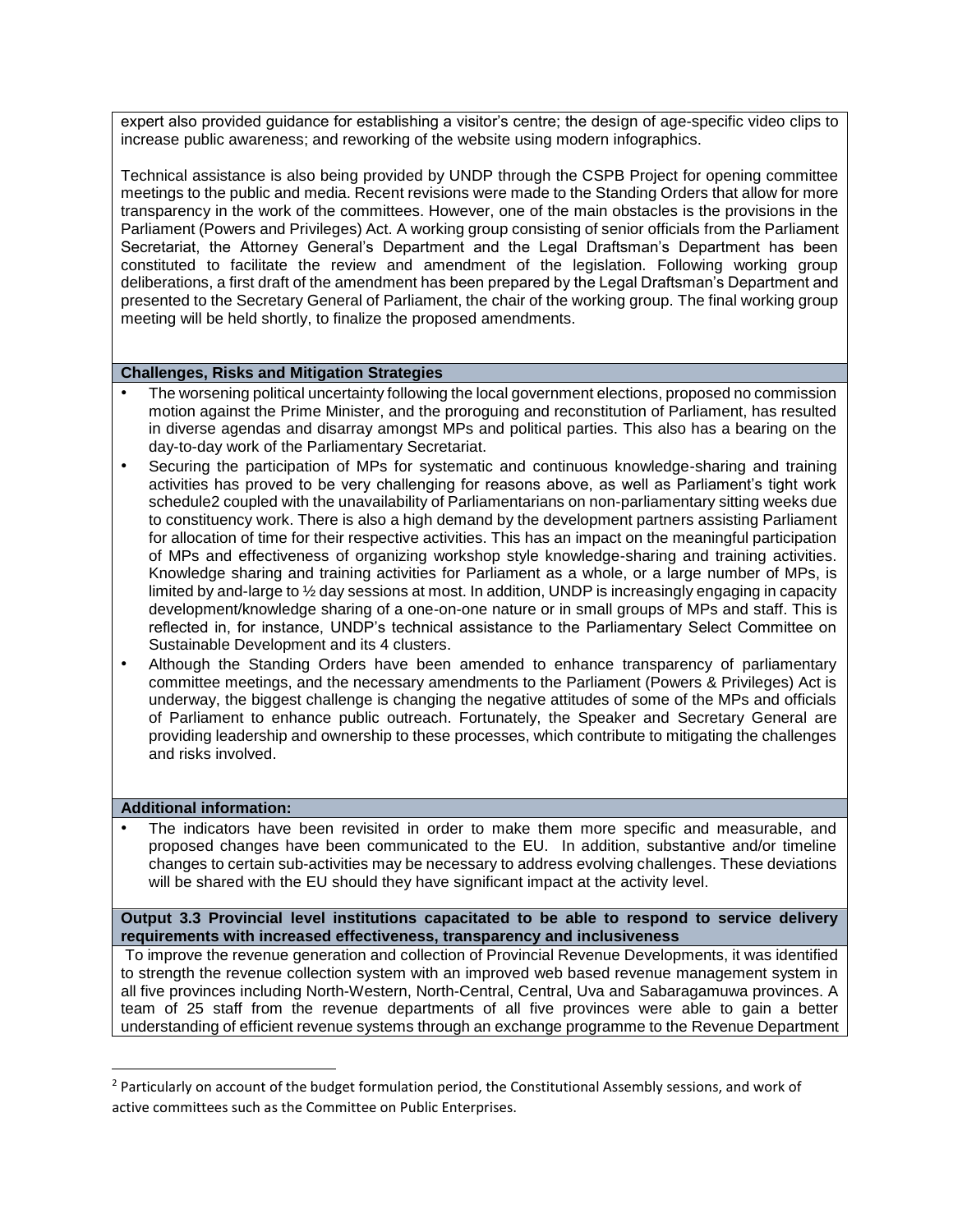of the Southern Provincial Council. The web based systems are currently being rolled-out in all five provinces. Procuring of IT equipment including servers and computers has already been completed.

Several trainings on effective revenue generation were given to the staff of departments of provincial revenue in order to improve the efficiency and effectiveness of services delivery in provincial revenue departments. Approx. 500 officers from the provincial revenue departments have benefited from relevant trainings as a result. The details are below:

- 50 Staff officers of Provincial Revenue Department from all five provinces were provided a 2 days residential training on immovable property evaluation through Department of State Evaluation Management, University of Sri Jayawardhanapura. This workshop is manly focused to enhance the skill on property valuation which is highly benefit to the department for future revenue collections.
- 25 revenue department officers in 5 provinces participated to one-week residential training on GIS and applications through the university of Peradeniya
- Central provincial council revenue department Conducted 8 days training programme on programming and data base management for 7 revenue department officers at national institute of cooperative development- Polgolla
- North Central revenue department conducted two awareness programmes for Notaries, Banks and Land Registrars in Anuradhapura and Polonnaruwa district for 114 participants (male- 79, female- 35).
- Uva province revenue department Conducted 02 days workshop on Identifying new revenue sources & Managing , implementing, existing revenue sources with 45 participants. Further, they conducted and exposure visit to Western Provincial Revenue Department to get ideas about systems, administration and documentation methods which are using by Western Provincial Revenue Department.
- Sabaragamuwa province conducted an exposure visit to Uva province revenue department to observe the business registration system. Subsequently, they visited southern provincial council to observe the online business registration system. They are in the process of introducing online business registration system for the Sabaragamuwa province by connecting all divisional secretariats.

The introduction of IT based information management systems, Citizen Charter Systems, Front Office Systems has strengthened the service delivery of provincial council. Proving relevant trainings to staff has enabled them to provide better services delivery as well. Awareness programmes on provincial laws and statues, the Right to Information Act and rolling out the Citizen Charter were carried out with project support benefiting over 1000 officers from the relevant Provinces. Through Project facilitation, the North-Western province is in the process of developing and improving a management information system for the local authorities; the Central province has started to establish a Front Office System for local authorities and they are in the process of setting up of front office management system, postal management system and leave and work programs management systems for provincial land department and chief secretary's office. The Uva province has introduced cadre management system to the Provincial Council and they are in the process of developing a web based mail managements system, asset management system, store management system and registry system. They have conducted a two-day workshop on developing effective job descriptions for provincial employees, benefiting 40 participants.

The project has also supported capacity needs assessments in all five provinces which has enabled to address the priority needs and carryout initiatives to address these particularly in terms of developing Human Resource Development Plans and addressing the knowledge gap around the area of SDGs.

**Output 3.4 A consultative planning process, incorporating the principles of sustainable development undertaken in each target District and Province**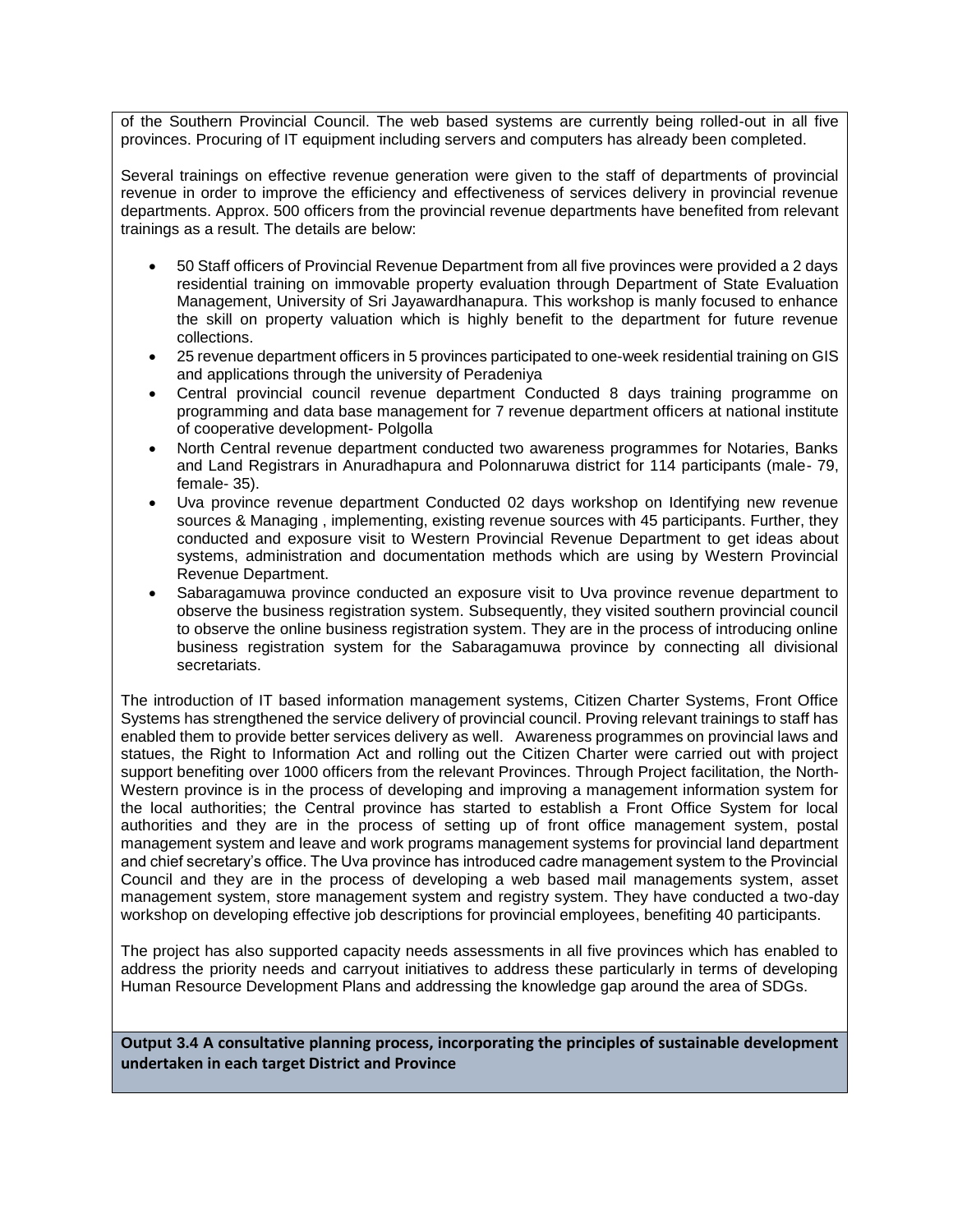All five provinces have initiated the development of five-year vision oriented, SDG integrated Provincial Plans. This Multi-stakeholder process is a starting point for transformation from exclusion to inclusion of all sectors. Through the participatory development of the Provincial Plans, provinces will have enhanced information management, budgeting, co-ordination, monitoring and reporting functions and improved practices on. Conflict sensitivity, sustainable natural resource management and disaster risk mitigation. Trainings and awareness programmes related to the Provincial Plan development process have been conducted for relevant officials in all 5 Provinces, in addition to community consultations. Local University expertise has been sourced in wherever possible, and links have been made with other Provinces to learn from best practices. Some of the key highlights of project supported initatives are below:

- **North Western Provincial Council-** An introductory workshop was conducted for provincial departments benefiting 27 officers (Male 17, female 10). A One day result based planning workshop was conducted for sector based planning officers directly involved in developing provincial plans, benefiting 70 officers (Male-39 ,Female-31). Consultation workshops were conducted for fisheries, livestock, tourism, industries, education, agriculture and infrastructure sectors with 355 sector level provincial officers (Male 145,Female-210) .
- **North Central Provincial Council** 27 divisional workshops and 30 sector workshops have been completed and the Provincial Planning Department is in the process of data collection. A Data collection book has been prepared and printed. The Provincial planning secretariat has established a GIS unit by purchasing 6 computers. They have started to develop provincial land use plan.
- **Central Provincial Council** The provincial planning secretariat conducted an awareness programme on Result oriented 5 year multi-Sector planning for 85 Senior Officials of the Provincial Council.(Male-41, Female 44). 3 community consultation meetings were conducted with 110 participants (Male-40, Female-70 Sectoral Workshops in 6 Main Sectors were conducted with 340 participants (Male-167, Female 173). Subsector level workshops were conducted with 255 participants (Male 115, female-140). Validation workshops were conducted with sector heads with 75 participants (35 Male, 40 female ).
- **Uva Provincial Council** 16 sectoral workshops have been completed for Native medicine, Province road and Transport, Agriculture, Animal Production, estate Infrastructure, Rural Electricity, Inland Fisheries, Irrigation, Housing and Cooperatives, Local Government, Education, Sport & Land, Cultural and Religious Affairs & Tourism and Small Industry with 460 participants (Male- 262, female- 198) and result frameworks have been developed. 5 community consultation meetings were conducted with rural development societies, famer organizations and women societies benefiting 231 participants (Male-89, Female-152).
- **Sabaragamuwa Provincial Council** Stakeholder analysis has been completed. A Results Based Management workshop was conducted for 60 planning officials of provincial institutions (Male- 34Female- 26). Sector consultations have been started.

Furthermore, following a request by the Chief Minister of the Northern Province, the Central Government requested UNDP to carry out a needs assessment for the Northern Province in 2016, which UNDP agreed to with CSPB funding. After a prolonged period of consultation with the Chief Minister on the scope of the Terms of Reference to address concerns largely of a political nature, the document was finalised in October 2017. The Needs Assessment is expected to inform policies, strategies and action plans with respect to the development of the Northern Province. This includes informing the 2019 budget strategy, which in turn will inform the subsequent multi-year (rolling) budget for the Northern Province.

The Assessment comprises of a three-fold process: Phase I is an overall scoping exercise, and involved a literature review and ascertaining data adequacy, through an assessment of multiple reports and sources of data. Phase II involves the collection of primary data and analysis, to address gaps in information and analysis. Phase III comprises of compilation of draft report, having a stakeholder consultation on the draft report, and finalisation of the report.

A Steering Committee has been set up, chaired by Mr. R. Paskaralingam, Adviser to the Ministry of National Policies and Economic Affairs. The Committee comprises the Northern Provincial Council,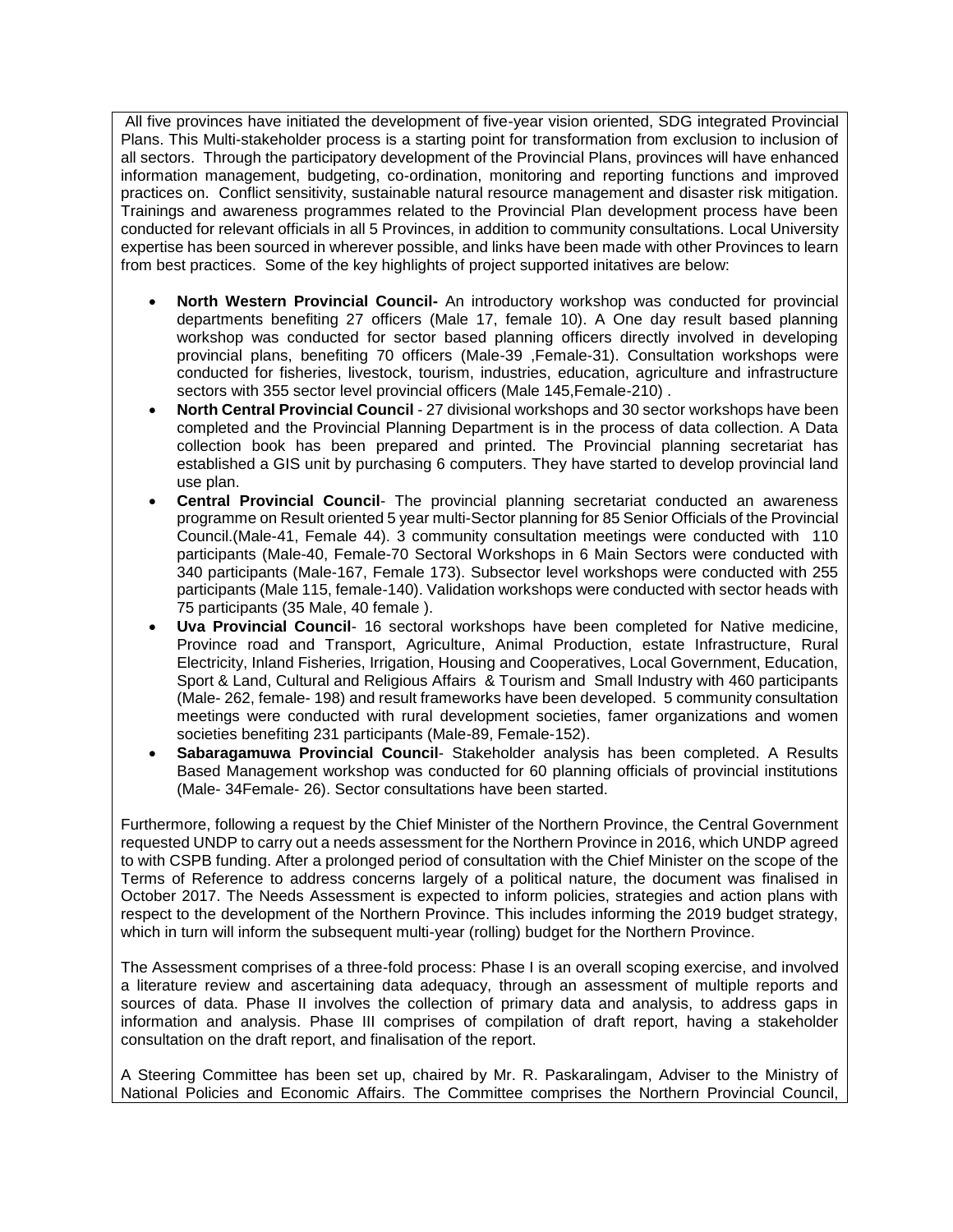External Resources Department, National Planning Department, the Department of Census and Statistics, the Ministry of Prison Reforms, Rehabilitation, Resettlement and Hindu Religious Affairs, the European Union, the World Bank and UNDP. The Chief Minister and his Board of Ministers were interviewed in March 2018, and further consultat in April. A stakeholder consultation organized by the Northern Provincial Council is scheduled for 25 May 2018.

## **Challenges, Risks and Mitigation Strategies**

- Due to local government election which was held in January, most of the project activities were delayed.
- As Sabaragamuwa and North Central Provincial councils have been dissolved, there is a delay in the approval process.
- It took an inordinately long time to finalize the Terms of Reference for the Northern Needs Assessment, primarily due to the concerns brought to the table by the Chief Minister which were largely of a political nature. Hence, the TOR was only finalized in October 2017, which gives very little time to complete the Assessment for informing the next Budget strategy of the government.
- In addition, the stakeholder consultations in the North in which the Chief Minister wants to be involved, have also been delayed innumerable times due to various reasons beyond UNDP's control. However, this is now scheduled for 25 May. At least the headline findings and key recommendations will be ready by June/July 2018 to inform the 2019 Budget strategy.

**Output 3. 5: Human Rights Commission of Sri Lanka (HRCSL) has strengthened its complaints investigation mechanism and capacity to engage in advocacy, reporting and outreach.**

UNDP continues to support the HRCSL with technical assistance for planning, implementation and coordination. Progress on key activities is as follows:

- **Revamping of websites of HRC** Revamping of the HRCSL website is being processed in consultation with HRCSL officials and 80% of the process is successfully completed. .
- **Research on required prison reforms** A research team has been operated under the guidance of HRCSL, and the team is visiting 21 prisons located island wide. The final report is expected to be launched in mid-October 2018, and is expected to identify recommendations to address gaps within the prison system and related entities through this report. This will be an effective document for SL Government/donors to provide required follow-up support to enhance the standards of prison systems, A main feature is that HRCSL is arranging "unannounced" prison visits as per the special mandate given to them from the HRCSL ACT No 26 of 1994. These "unannounced visits" gives a massive impact for the study since researchers are able to understand the actual situation within the prisons. Further, they conduct interviews without presence of a jailor and therefore prisoners are more comfortable to reveal information The Sample size of the survey is 4000 (including inmates and prison officials from different staff categories). Given the extensive nature of the study, up to 10 University students are expected to participate in providing assistance to conducting the study along with the 7 researchers.
- **Conducting priority staff trainings for HRCSL staff as per the training plan, including development/upgrade of manuals:** 4 training themes were planned for this activity: Constitutional protection of fundamental rights, Transitional Justice, UN treaty bodies and international human rights mechanisms, Economic Social and Cultural Rights. Two comprehensive workshops were conducted for the staff on the Constitutional Protection of Fundamental Rights. Both workshops were two days residential workshops. Two manuals that were in the development stage at HRCSL (Inquires and Investigations Manual, and the Standard Operating Procedures for visiting places where persons are deprived of liberty) were translated into Sinhala and Tamil. These translations were distributed to the staff at the second training session for their comments and suggestions via workings groups consisting of staff members that were formed to review the manuals.
- **Conducting TOTs for the Army and the Police** Initial meeting with the representatives of the Directorate of Human Rights and Human Rights Law of the Sri Lanka Army, and the Police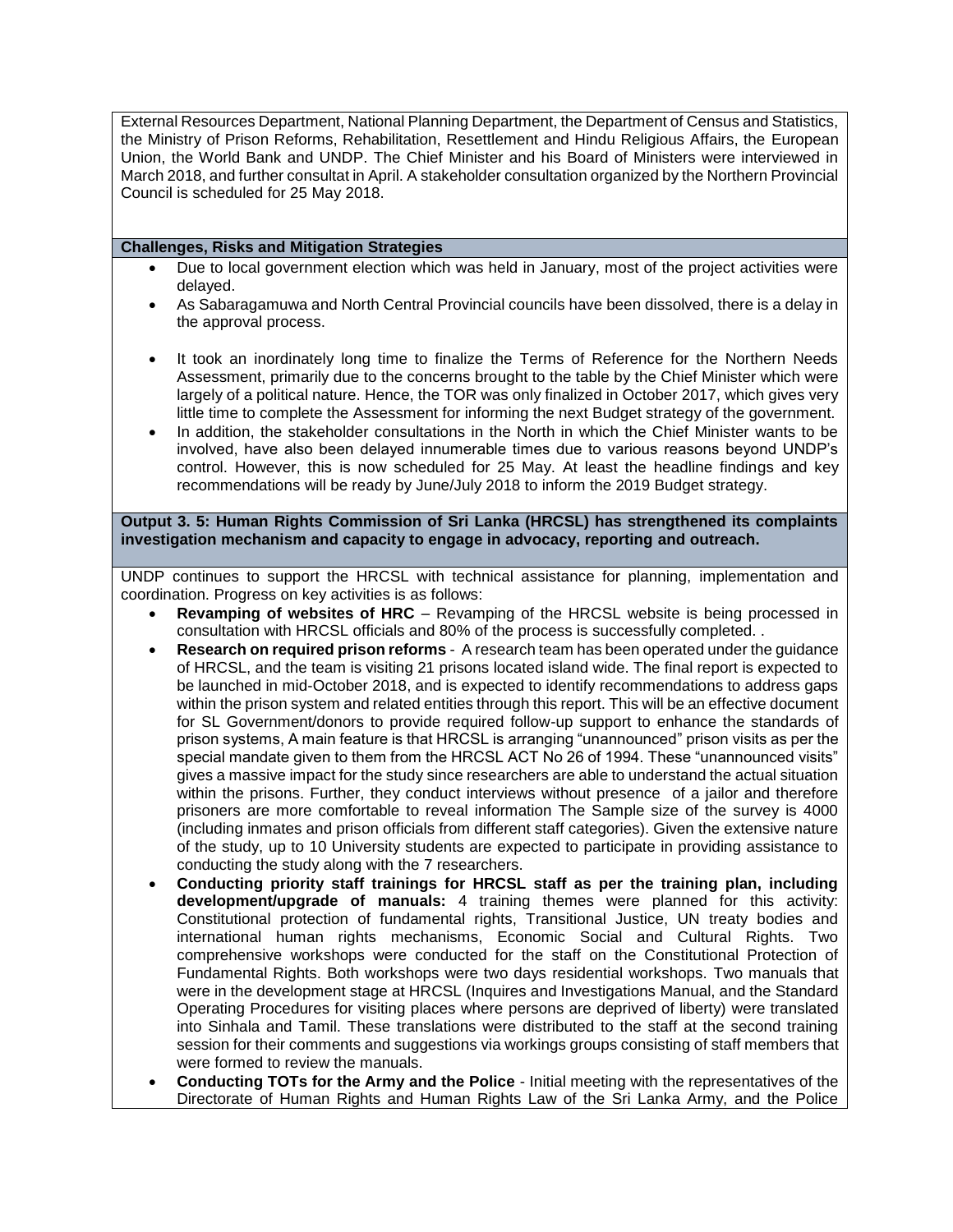Training College were held and representatives were given questionnaires, in order to gather information on previous TOTs held, the topics covered, the manuals that are currently being used, etc. The representatives presented HRCSL with topics which they think are important, and in which their trainers are lacking in knowledge for follow up action.

- **Carry out innovative activities to promote Human Rights** HRCSL held International Women's Day celebrations on March 08, 2018. The report titled 'Empowering Women in the Informal Sector: A Human Rights Agenda', was launched on the day, and the project supported the printing of 4500 copies of the report, which were distributed to government and nongovernmental representatives at the launch, and were also sent to all the 10 Regional Offices to be distributed to government and non-governmental sector representatives and stakeholders in the regions.
- **Conduct trainings on human rights for State Officials and Civil Society Organizations** Discussions are underway to see the possibilities and feasibility of conducting an awareness programme for the newly elected female representatives at the local government bodies, from the local elections of 2018. With the 25% female quota, in order to increase female leaders' participation in governance, HRCSL can play a vital role in assisting the expansion of their knowledge and skills. HRCSL staff trainings were extremely useful for the staff since they provided effective opportunities for them to discuss technical difficulties occurring is HR violation cases. In the first Fundamental Rights training HRCSL staff paid unannounced visits to places where persons are deprived of liberty. Staff went in 6 teams to 6 different locations such as police stations, child detention centers, prisons, women's rehabilitation center, foreign detention center. In one of these places, staff identified a detainee suspected of being tortured at the center. HRCSL took *suo motu* action on behalf of this person and a case is ongoing
- **Development of materials to create awareness on the role of HRC, how to make a complaint to HRC and related information –** Material development is underway. Videos, handbooks, posters are being designed and developed and printed.
- **Training needs assessment** The project is supporting the HRCSL'S Training Need Assessment. The assignment is underway and will be completed in August 2018.
- **Development of automated case management system** The project provides assistance for HRCSL to develop an automated case management system in order to provide an efficient service for general public and also to enhance its transparency. 80 % of the system is completed.

#### **Challenges, Risks and Mitigation Strategies**

- Government appointment of staff for the HRCSL has still not taken place and is in turn a challenge for UNDP to engage with the Commission for the implementation of activities. On the request of HRCSL, UNDP has embedded a UN Volunteer who provides coordination assistance to UNDP and HRCSL.
- Securing the services of suitably qualified consultants / consultant companies who are willing to undertake short-term assignments and able to work in the national languages posed a challenge to the timely initiation of some activities, as indicated above. The delay in the training needs assessment in particular causes delays to follow up activities as well such as development of curricular and conducting training sessions for the HRCSL staff and identified target groups. UNDP is exploring alternative methods of procurement, such as the services of a recruitment company to expedite the selection process.
- The project is getting excellent dedicated support from the present Commission members of HRCSL. However, the designated focal point for UNDP at the HRCSL is a Commission member. The term of office of the current Commission members ends mid-2018. This creates concern regarding the lack of continuity of a focal point at HRCSL, in the absence of a regular staff member being identified by the Commission for this purpose. It is hoped that this issue will be addressed with the appointment of staff members to HRC in the near future.

**Output 3. 6 The National Police Commission has strengthened its capacity to engage in its core functions and engage in public outreach**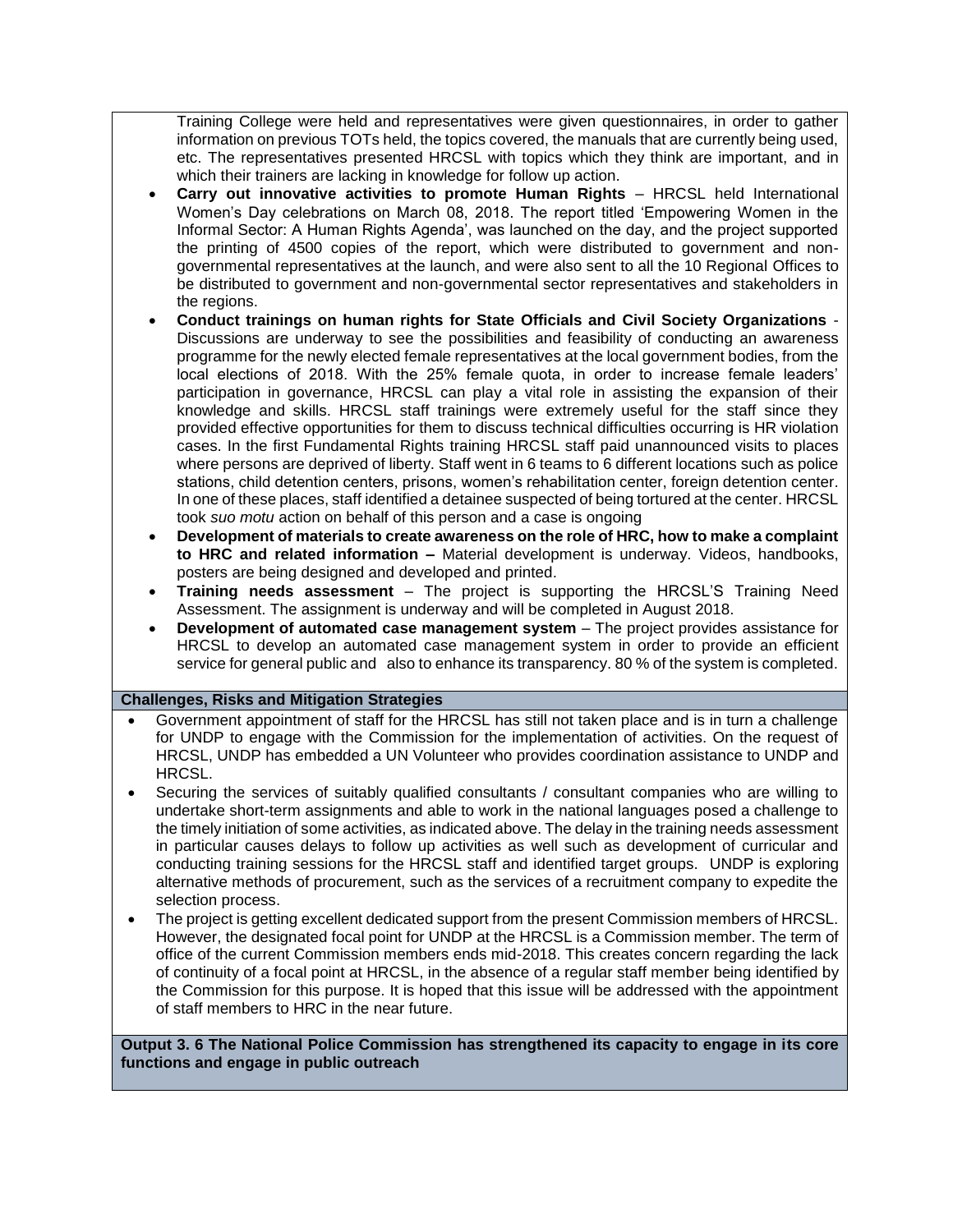The project continues to provide support to the National Police Commission (NPC) to improve overall service delivery. Key highlights of support are as below:

- **Community Consultations**  Four community consultations have been held with active support from the public.
- **Technical consultation** Two Technical Consultations were held and professionals who participated at this event contributed immensely with innovative ideas to uplift the standards of NPC and SLP. The UNDP recruited rapporteur participated at this event and the official report will be submitted to NPC and UNDP in due course.
- **Strengthening the investigation capacity of NPC** A series of residential training for 327 officers on Preliminary Investigation Skills at The Sri Lanka Institute of Development Administration (SLIDA) is in progress.
- **Conducting of priority trainings as per the training plan and as per the capacity assessment**  – Human rights training for the NPC staff was conducted and a Gender training is being organized.
- **Gender Related Studies for National Police Commission** A two fold study is in progress focusing on 42 Police Women & Children Bureaus located in SSP Divisions (Analysis on Strengths, Weakness, Opportunities and Threats (SWOT), analysis of gender sensitivity, effective case management) and An Analysis of Women Police Officers and their deployment in the structure of the Sri Lanka Police and the Challenges faced by them in their course of work - with a Special focus on Gender Biases. A research institute namely "CENWOR" has been recruited for this study and they are liaising with the Commissioners on same. NPC is planning to make recommendations to the government /SLP based on findings.
- **Training needs assessment** Preliminary discussions were held and the assignment will be officially started shortly.
- **Development of communication strategy –** UNDP faced challenges identifying a suitable consultant following multiple advertisements. A suitable consultant has now been identified and the recruitment process is underway.
- **Modification of job description of all categories of staff of NPC** This assignment is completed and final report has been submitted to the NPC. Modified job descriptions are being in incooperated to the identified positions.
- **Revamping of websites of NPC** Website revamping is underway and expected to finish in August 2018. The design/structure of the website is expected to facilitate NPC's public outreach.
- **Development of materials to express role of NPC, how to make a complaint to NPC and related information –** Material development is underway. Videos, handbooks, posters are being designed and developed and printed. It is expected to screen these videos in awareness raising programmes, Community Consultations and in other occasions as required.

## **Challenges, Risks and Mitigation Strategies**

- Securing the services of suitably qualified consultants who are willing to undertake short-term assignments poses a challenge to the timely initiation of some activities such as work flow process analysis.
- UNDP continues to encounter challenges with the NPC in relation to securing the necessary in-house capacity to take forward a number of initiatives. Continuous and hands-on technical support is being provided by UNDP with regard to planning, implementation and coordination of the CSPB programme activities.
- UNDP has requested a progress Review meeting in the Month of May in 2018 to discuss how best to expedite the remaining activities supported by the project.

#### **Additional Information**

The NPC has requested changes in the Work Plan, omitting certain activities – such as the drafting of the Police Commission Act, development of disciplinary procedures for the Sri Lanka Police, workflow process re-engineering and some aspects of training for NPC investigators. Further NPC has suggested to develop an automated case management system for their Appeals branch and also establish a disciplinary division using financial allocations given against the above. UNDP is in discussion with the NPC to seek clarity on these and negotiate alternatives.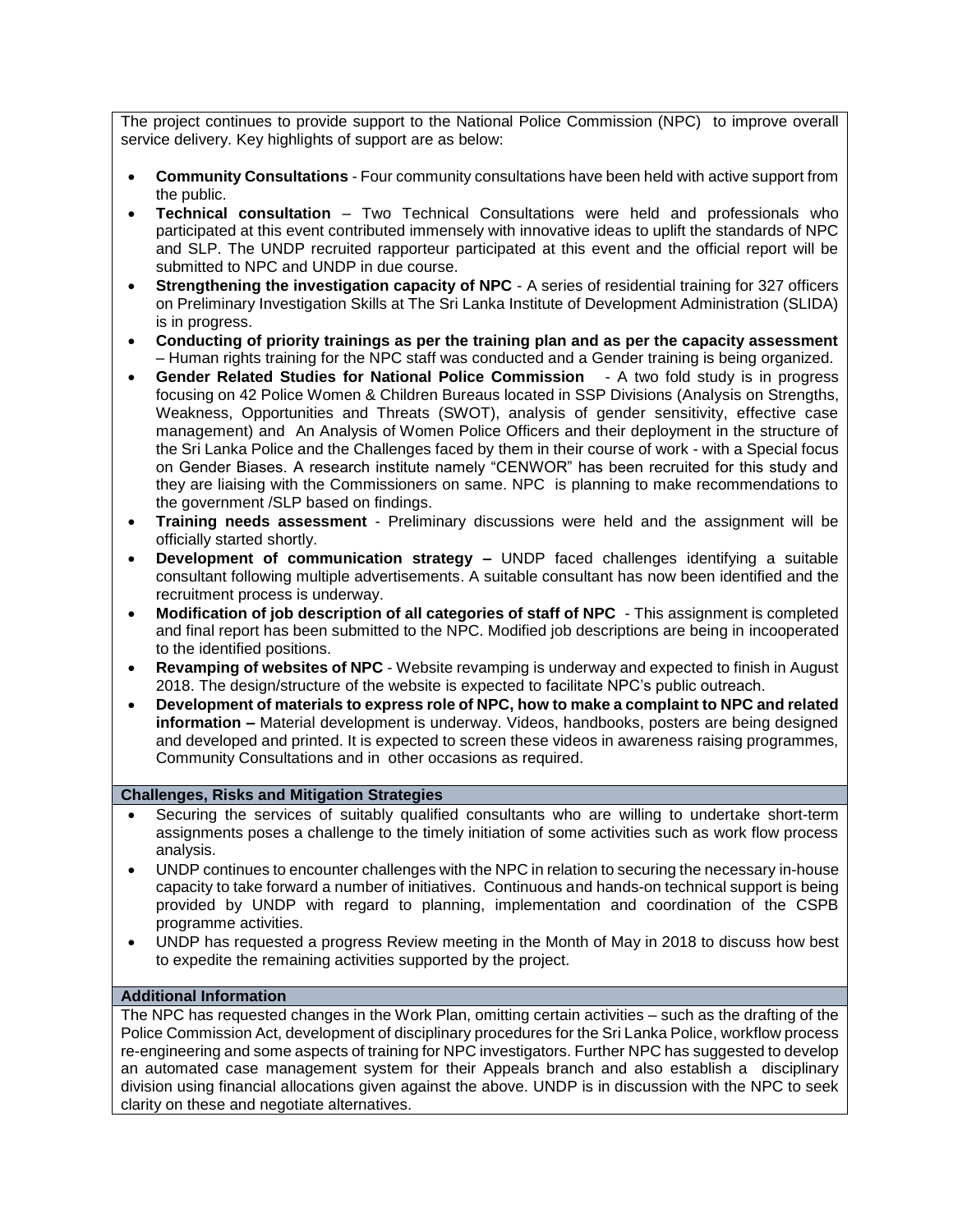**Immediate Outcome 4: UN catalytic engagement with resettlement and durable solutions has supported wider political transition, peacebuilding and reconciliation efforts in Sri Lanka**

#### **Progress towards Outcome:**

All assessments have been completed including partner selections and implementation is well underway. All partners are actively involved in forming the necessary community structures such school development committees (SDCs), pre-school management committees, mother group groups, child rights monitoring committees (VCDCs) and Child Wellbeing Core Groups. Capacity building programmes have also been carried out for school/pre-school teachers, health staff (midwives, nurses, doctors etc.), child rights promotion officers (CRPOs) and keys officials at divisional level on water recharging mechanisms. While construction & renovation of schools/pre-schools, heath centers and WASH facilities are well underway in Trincomalee, majority of the construction & renovation works in Jaffna will commence in May 2018. Though the construction/renovation works in North and off-shore procurements have got delayed, clear timelines and monitoring systems have been established to ensure timely completion of all activities.

#### **Output 4.1 : Evidence based strategy for implementation of the National Policy on Durable Solutions for Conflict Affected Displacement is in place**

As informed to the EU delegation in Colombo and Bangkok, UNDP has continued to face challenges with theMinistry of Resettlement and External Resource Department in enter into a Letter of Agreement on rolling out the National policy on Durable Solutions. The Secretary of the Ministry has changed twice since the planning of this project which has contributed to the serious delay. Following several rounds of discussion, an agreement was finally reached on 18<sup>th</sup> May between UNDP and the Ministry of Resettlent, and steps are under-way to formalize the Letter of Agreement and joint action plan. At Provincial and District Level, trainings on the durable solutions policy have been organized, and translation of Durable Solution Policy to Sinhala and Tamil has been completed.

#### **Challenges, Risks and Mitigation Strategies**

• The biggest challenge has been a lack of awareness and understanding of the policy amongst government both at the National as well as sub national level. Continued training and awareness is therefore required. As such, the programme will focus on providing this training as means to address this issue.

• Consolidated data on resettlement (population, access to services and infrastructure, etc.) continues to be inadequate to inform decision making. The project will support initiatives planned through the Ministry to create a national level data base on resettlement.

• The Secretary of the Ministry has changed twice over since the planning of this project which has in turn caused several delays due to negotiations having to start from the beginning with each new Secretary.

**Output 4.2 : Vulnerable households in the Northern Province supported to secure their land tenure rights** 

The Agreement of Cooperation was between the Ministry of Land and Parliamentary Affairs was signed on 15th Dec. 2017. The Survey Department completed survey plans for three thousand one hundred and forty six (3146) allotments of land for the preparation of LDO permits. These survey plans were submitted to the Land Commissioner Generals' Department of the Northern Province. Action on procurement of services and equipment for the Survey Department has been initiated. Four thousand three hundred sixty one (4361) land tenure documents were processed since the inception of the project, which included the provision of 3907 LDO permits and 454 grants. Seven thousand five hundred and seven beneficiary households had improved access to land tenure during the reporting period as a result of project activities. Needs assessments for trainings to be conducted for GoSL officials at local and divisional level were completed at the time of reporting.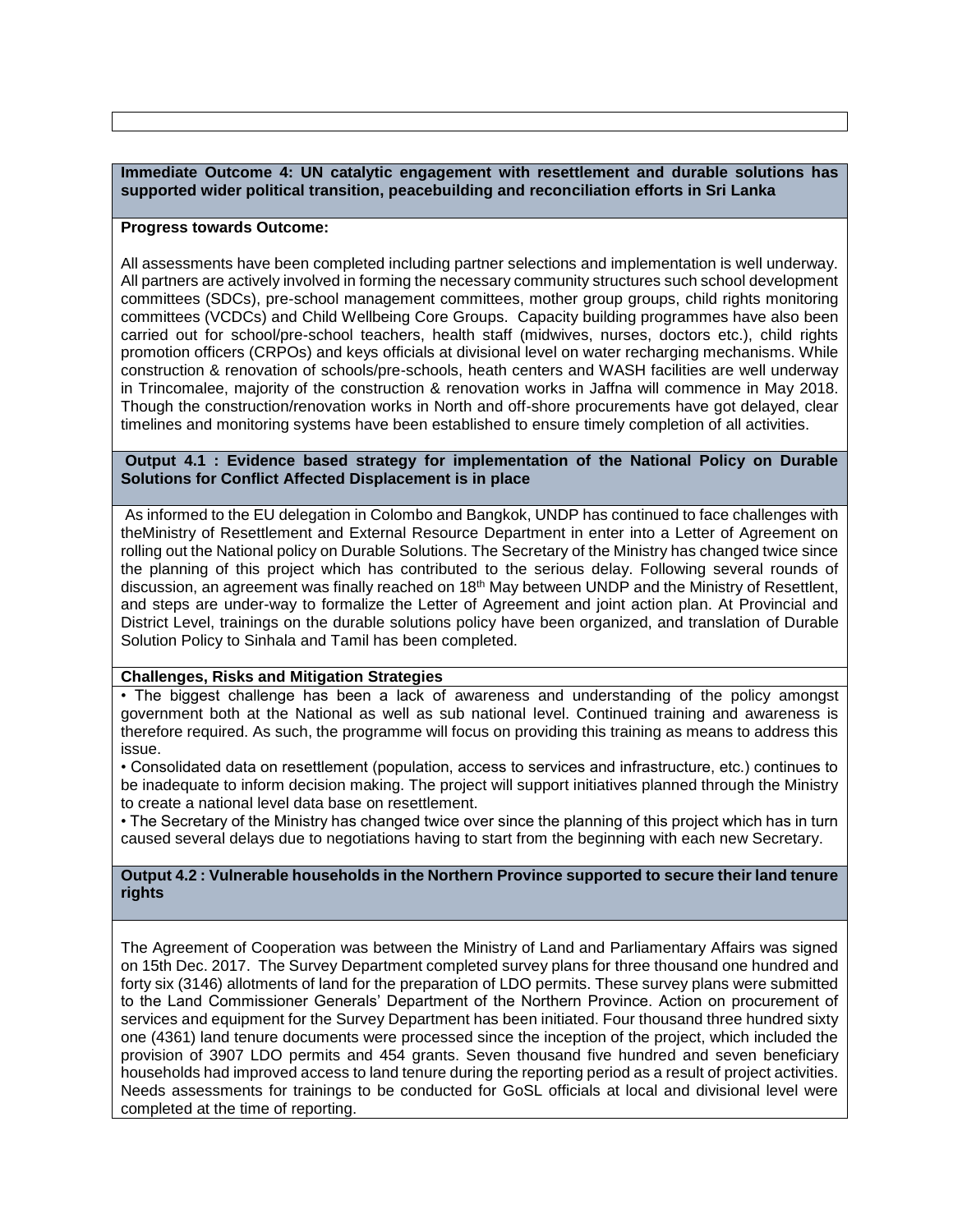#### **Challenges, Risks and Mitigation Strategies**

- Communication between central and provincial departments was weak, which resulted in lack of awareness on the project at provincial and district level. UN-Habitat teams in Colombo and the field facilitated better communication between the central and provincial departments.
- Trade union action by government surveyors resulted in delays in surveying land allotments. UN-Habitat collaborated with the Provincial Surveyor General of the Northern Province to reschedule surveys to be carried out under the project. UN-Habitat also negotiated to expedite the release of incentives to surveyors for surveys completed during the reporting period
- Delays in transferring project funds to the provincial departments due to government procedures adopted by the Ministry delayed procurement of goods and services, thereby delaying the enhancement of capacities of the departments. UN-Habitat worked closely with the Chief Accountant of the Ministry of Land to obtain treasury approval for the utilisation of funds.

#### **Output 4.3 : Targeted resettled communities have access to an integrated and sustainable package of socio-economic services to help them rebuild their lives**

UNDP and UNICEF completed introductory meetings with government officials in the Northern and Eastern Provinces (including Government Agents, Divisional Secretariats and technical departments) to orient them on the key objectives of the project and gain an understanding on the key district priorities. The agencies then held meetings to strategize on next steps, including a needs assessment and conflict sensitive analysis, to inform the design of a sustainable socio-economic services package that provides durable solutions to help resettled communities rebuild their lives. In this regard, the Centre for Poverty Analysis (CEPA) was brought on board to conduct the needs assessment, conflict analysis and to document lessons learnt throughout the duration of the project.

CEPA has completed the needs assessment in Jaffna and Trincomalee Districts, based on which baselines were identified and beneficiaries selected in consultation with relevant government stakeholders. Further, the needs assessment validated priorities previously identified in relation to the immediate needs of Internally Displaced Persons (IDPs), namely housing, livelihoods, water and sanitation, education, health and infrastructure. Subsequent to the completion of the needs assessment, UNDP and UNICEF, with technical guidance from CEPA, formulated the Theory of Change (TOC) for the integrated package of interventions targeting resettled communities. In line with this TOC, areas for integration between UNDP and UNICEF were further strengthened and an integrated work plan was developed. CEPA also supported the agencies with the conduct of a baseline survey both in Jaffna and Trincomalee, which fed into the project results framework, particularly the setting of targets. In addition, a conflict risk analysis was conducted with government stakeholders and community members, which has highlighted areas of tension, intra-community division and potential triggers of conflict. This conflict analysis assisted the agencies in ensuring that the project is conflict sensitive in terms of the selection of project partners, locations, mode of operation and prioritization of issues to be addressed through the project.

Another key component of the project is the design of a social accountability mechanism. In this regard, OfERR Ceylon has been selected as the responsible NGO partner in the North that will work together with the agencies and CEPA in establishing a social accountability mechanism. Partner selection in the East is currently being finalized. This mechanism will ensure that project implementation processes are citizen centered, results-oriented and sustainable.

The key interventions conducted during the reporting period jointly by UNDP and UNICEF are outlined below under the relevant thematic areas: *Education*  Jaffna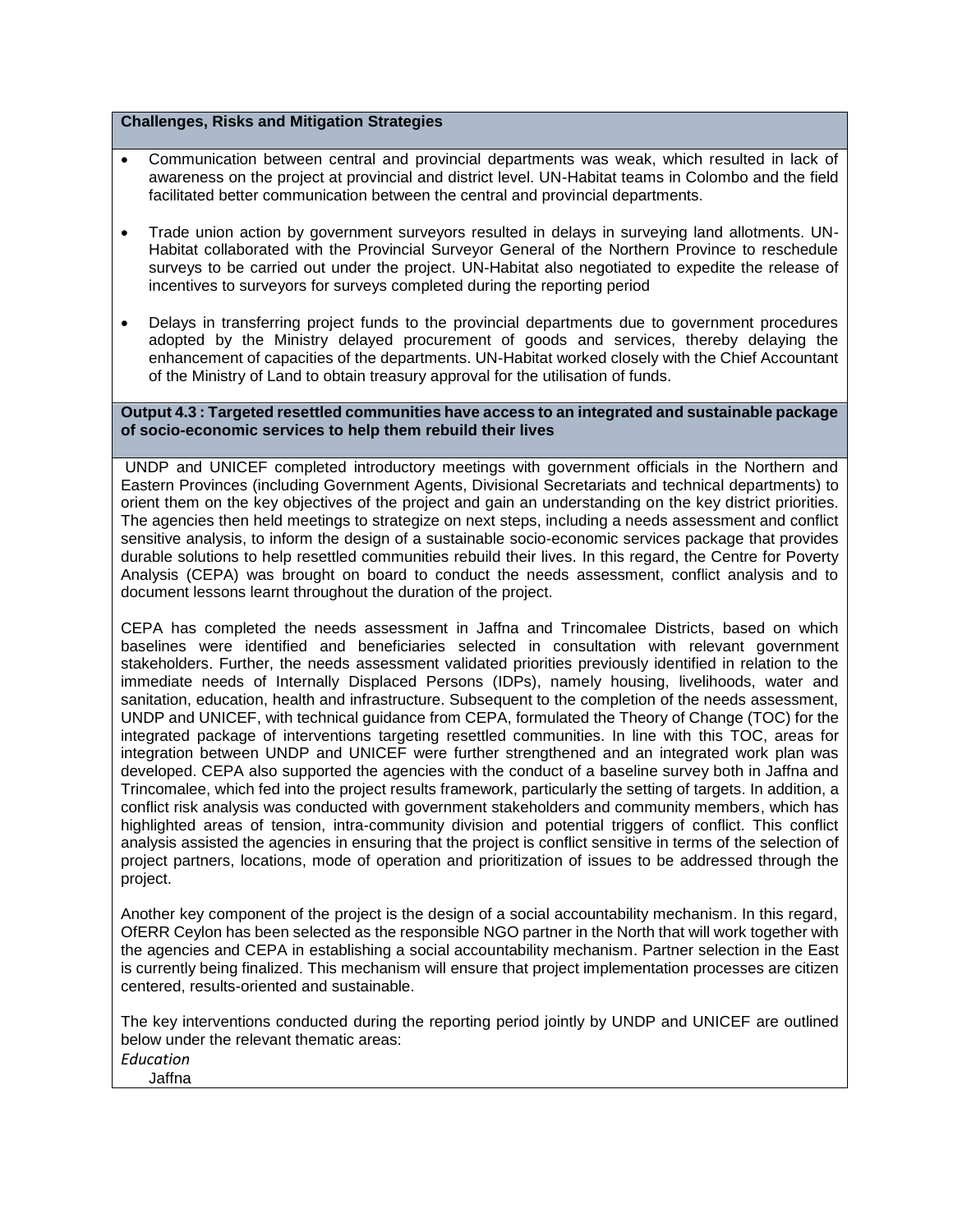- School Self-Assessment (SSA) and School Development Planning (SDP) activities have been completed in nine (out of nine) targeted schools. The School Attendance Committees were also formed and mobilized to identify dropouts and students irregularly attending school. As a result, two student dropouts have been successfully enrolled back in school and 10 students received support to regularize their attendance.
- Pre-school improvement plans have been developed for all (our of 11) targeted pre-schools and 21 pre-school teachers have been trained on Early Childhood Development Standards (ECDS). 191 parents have also received awareness on ECDS.
- Preparation of estimates have been completed for the classroom repair/renovation works in schools and pre-schools. Chief Secretary approval received for pre-school works in April 2018 and work will commence in May 2018. For schools, works will commence once approval is received by the Chief Secretary.

#### **Trincomalee**

- 33 committee members from four (out of four) School Development Committees (SDCs) and six (out of six) Pre-school Management Committees from the targeted schools and pre-schools were trained to better understand their roles and responsibilities and also improve their engagement with the school management and government education authorities.
- Baseline data collection activities were completed targeting 100 (out of 978) children to assess their numeracy and literacy skills. 55 school and pre-school teachers and respective Government officials received training on catchment area mapping and another 32 received training on multilevel teaching techniques representing four (out of four) schools and six (out of six) pre-schools.
- A Construction Monitoring Committee has been formed for the project with membership comprising of government education authorities, school principals, government engineers and technical officers and UNICEF technical specialist. Estimate preparation, tendering and awarding of the contracts have been completed and repair/renovation work commenced in four (out of four) targeted schools.

## *Health & Nutrition*

Jaffna

- A total of 47 mothers' support groups (out of 40) have been formed and trained. Rural Health Assistants (RHA) supported by the project have been oriented on their roles/responsibilities and mobilized in communities. Their Terms of Reference has been revised in consultation with the Regional Director of Health Services (RDHS) and Medical Officer of Health (MOH). The RHAs received training on child and maternal nutrition; use of the child health and development record; management of malnutrition; and establishment of home gardens as a sustainable technique to promote organic food production for consumption by families.
- Estimates have been prepared and the procurement process is ongoing for the establishment of a Special Care Baby Unit (SCBU), Pre-Mature Baby Care Unit (PBU), Communicable Disease Isolation Unit and a Lactation Management Centre at the Thellipalai Base Hospital. Procurement of maternal and pediatric equipment and the ambulance for the Thellipalai Base Hospital is ongoing.

## **Trincomalee**

- A total of 19 mothers' support groups (out of 30) have been formed and its members trained. Mothers have received training on the importance of breast feeding; complimentary feeding; maternal and adolescent nutrition; and preparation of nutritious meals through practical food preparation demonstrations carried out by midwives. Mothers also learned about the prevention of infectious diseases; immunization; interpretation of the Child Health Development Record; intake of vitamins and other micronutrients; and early childhood development.
- Through a five-day capacity building programme, 150 health officials (nurses, midwives, medical doctors and other health workers) have been trained on topics related to safe drinking water, hygiene practices, oral care, obstetric care, newborn care, emergency perinatal care, anemia and teenage pregnancies.
- 62 pre-school teachers from Sampoor and Muttur DS divisions also received training on nutrition, oral health and the management and treatment of Severe Acute Malnourished (SAM) children.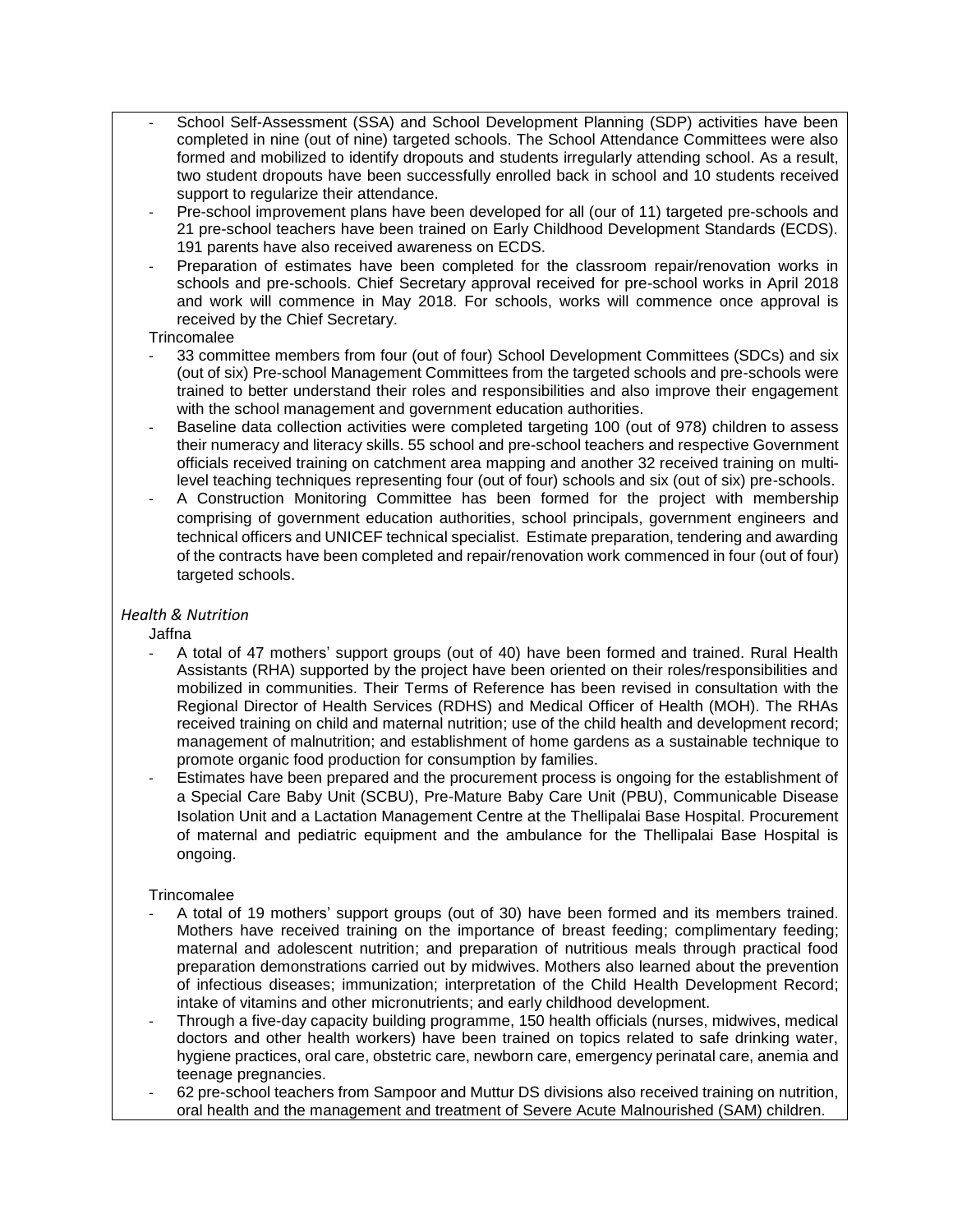- UNICEF also supported the conduct of perinatal death reviews at the Base Hospital in Muthur. During these meetings, cases of prenatal and perinatal deaths were reviewed and actions taken to prevent future incidences.
- The construction of a maternity ward at the District Hospital, Sampoor has achieved 45% completion and the refurbishment of the maternity ward and labor room at Base Hospital, Muthur has achieved 75% completion. Procurement of an ambulance for the District Hospital, Sampoor is ongoing.

## *Child Protection*

Jaffna

- 19 Child Befrienders were trained to provide basic psychological support and referral to counseling services for those who have experienced trauma. 12 'Child Wellbeing Core Groups' in 12 GNs were formed in all targeted villages. The members of the core group include: government workers, community leaders, youth, NGO workers and ordinary villagers. These core group members are now being trained to identify children in need of counseling and other support enabling the core group to function as a village level system that responds to psychosocial issues.
- 10 (out of 12) Village Child Development Committees (VCDCs) were formed and initial training provided so they could identify vulnerable families and at-risk children in need of support; conduct case conferences and refer families to necessary support services. Nine children's clubs have been formed and activities have been initiated. 8 CBO forums were also formed in 8 GNs and training provided to CBO members to discuss common issues and needs of the GN division and strengthen their capacity to address social protection issues together with UNDP.
- The module preparation for capacity building of police officials and training of day care centre staff and parents eligible for adoption are under way.
- Preparation of estimates is ongoing for the establishment of a Gender based Violence (GBV) desk at the Tellipali Hospital. Preparatory work to obtain necessary approvals to establish a day care center in progress. An assessment of the requirements is also underway to develop a database for the Provincial Department of Probation and Child Care Services (DPCCS).
- The mine risk education programme has reached a population of 6,621 (out of a target of 18,000) while supporting the identification, reporting and coordination to clear 25 mines, 324 Unexploded ordnances (UXOs), including 358 bullets, since the commencement of the project.

**Trincomalee** 

- 5 (out of 5) Village Child Development Committees (VCDCs) have been formed. 75 VCDC members received training on child rights, roles and responsibilities of VCDCs; prevention of child abuse; and referral processes and systems. Further, 397 community members received awareness to advocate for children's rights in their communities. The NGO partner along with VCDCs also assessed 89 children's cases and two cases were referred to Probation Officers and Child Rights Promotion Officers for their support.
- 186 youth and children received training on leadership and life skills and another 138 youth and children were trained in drama as part of the End Violence Against Children programme. The awareness created through drama reached nearly 5,000 youth in the targeted communities. The mine risk education programme also reached 1,093 people (out of target of 2000) during the reporting period.
- The estimates have been prepared and are awaiting necessary approvals from national level to commence renovation of the Women and Children's Police Desk. The work is also in progress to upgrade the database management system of the DPCCS.

## *Water, Sanitation and Hygiene (WASH)*

Jaffna

Preparation of estimates completed for construction of WASH facilities in nine (out of nine) schools and seven (out of seven) pre-schools and work will commence in May 2018. Training programmes have been completed in nine schools on personal hygiene, including menstrual hygiene management, handwashing and oral health – 197 students benefited from the trainings.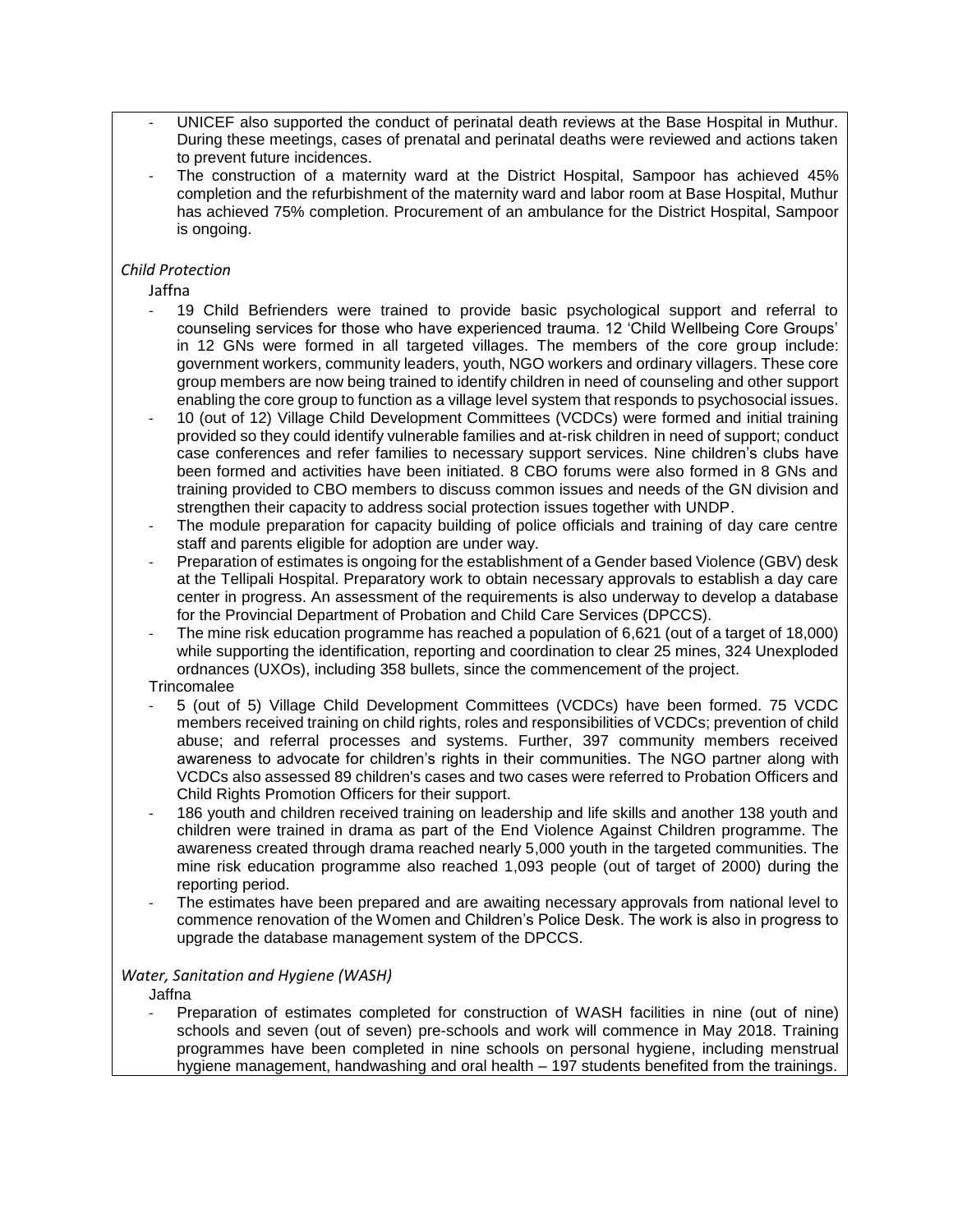- 268 government stakeholders, including community leaders, have been trained and 376 people in targeted communities have been made aware on water conservation and management practices.
- One existing 23,000 liter tank has been repaired and another 30,000 liter new rain water harvesting tank construction is in progress at Thelepalai Hospital.
- 20 water recharging mechanisms have been completed. UNICEF also held discussions with UNDP to support construction of water recharging mechanism for 4 agro wells and model home gardening activities.

**Trincomalee** 

- Construction of 20 (out of 60) household latrines and supply of water connections to 20 (out of 75) households is nearing completion.
- Construction of 4 (out of 8) WASH facilities in schools and 2 (out of 5) in pre-schools have already been completed benefiting 977 children and 45 pre-school children respectively. Upgrading of toilets for use by female teachers and adolescent girls with sanitary pad disposal facilities for better menstrual hygiene practices is in progress in 4 schools.
- Forming of health clubs in 8 schools is also in progress. Hygiene promotion materials have been finalized with the Medical Officer of Health (MOH). Hygiene promotion sessions will be organized once the WASH facility construction work has been completed.

#### - *Sector-based Livelihoods Support*

- UNDP has completed a survey of existing support, capacity development gaps and institutional linkages where necessary. In Trincomalee, UNDP conduced 20 focus group discussions. In Jaffna a detailed household survey of 600 individuals was used. Based on the survey findings, UNDP adopted a sectoral approach to provide livelihood assistance on agriculture, fisheries, livestock and business development etc. and will process relevant input supply and related trainings directly to resettled families in 2 DS Divisions in Jaffna and 5 villages in Muthur DS divisions.
- Further, with the guidance of UNDP, OfERR Ceylon was able to establish institutional partnerships with both National and Provincial departments such as Dept. of Fisheries and Aquatic Resources, Provincial Dept. of Agriculture, Provincial Dept. of Animal Production and Health, Dept. of Rural Development, Dept. of Agrarian Development and Industrial Development Board etc. Especially OfERR Ceylon entered a MoU with Provincial Dept. of Animal Production and Health for procurement of animals and extension services.
- Furthermore, to strengthen the social accountability aspects of the resettled communities and service providers, together with CEPA, both UNICEF and UNDP prompted the in-process monitoring mechanism at divisional level. This process has been now in-built within the mandate of the partner NGO to promote the idea of social accountability and engage community and government officials to involve the monitoring and follow-up support as well. In the same line, this has been formalized at the divisional level. A monthly stakeholder consultative meeting is convened by the divisional secretary to ensure smoother implementation of project activities in a participatory manner.

## *Establishing and or strengthening community service centres*

- In order to ease the access to service deliveries for the resettled communities a multi-purpose centre is constructed in Thaiyiddy South GN Division and ready for occupation. This centre will operate as a one-stop-shop where under one roof all necessary public services are offered. Especially officers like Grama Sevaka, Samurdhi Development Officer, and Development Officer and Rural Development Officers will be stationed in this centre on public days. Furthermore, this centre is equipped with conducting common meetings, gatherings, training and monthly health clinics etc. In addition, the centre will have a women and children's desk to assist community referrals where necessary.
- In Trincomalee, there are five community centers identified and preparation of estimates is progress. Locations to fix solar lights were also identified with the consultation of UNICEF and Partner organization.

*Support to Divisional Secretaries to improve their administrative and livelihood service provision*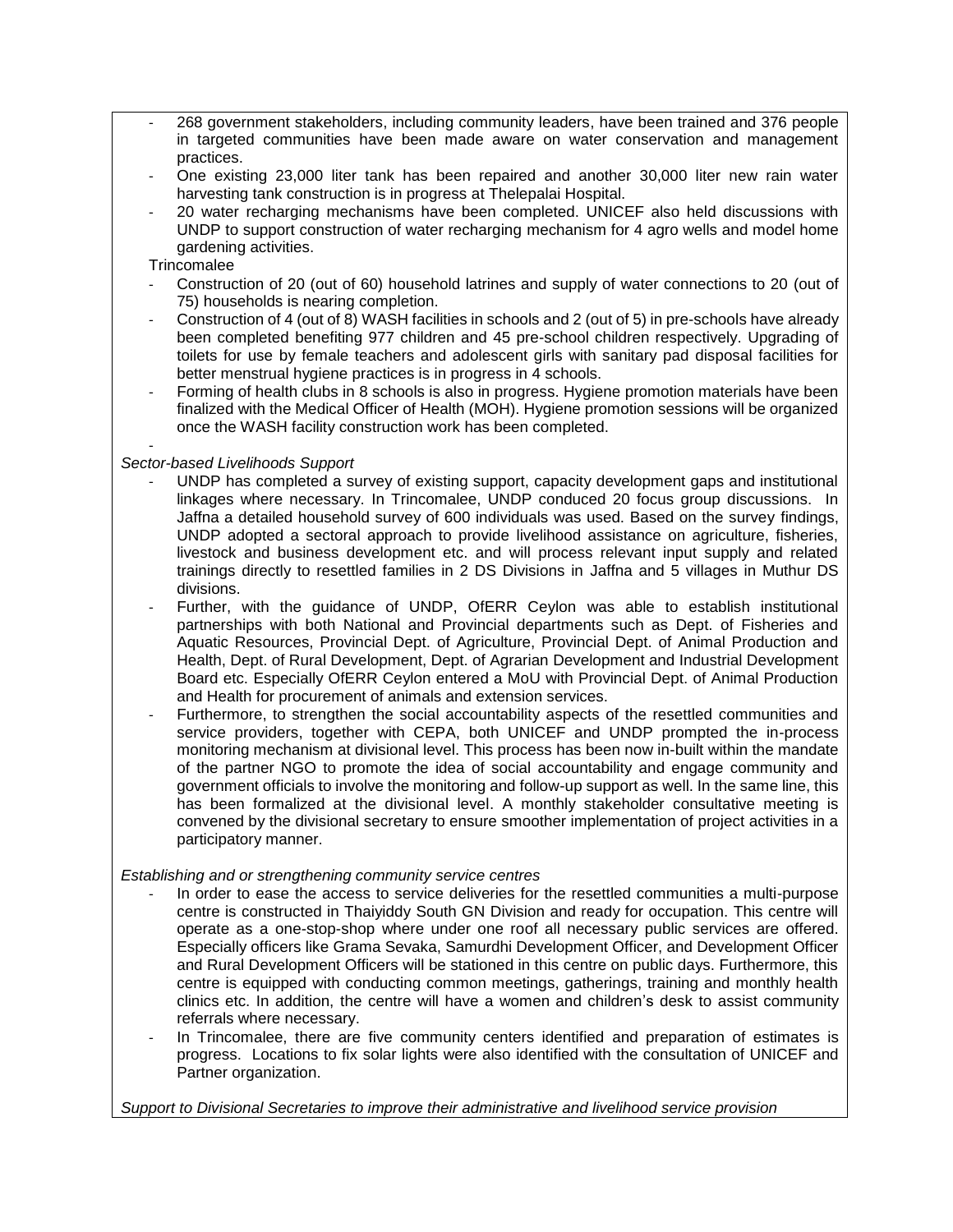Through project's NGO Partner – OfERR Ceylon, the Tellipalai DS Office was supported with IT equipment (a laptop) to enable improved IT based data management and monitoring of resettlement related work; which has eased the easy access of information with minimum time spent.

#### *Construction and or Renovation of Economic Infrastructure*

- Based on CEPA's need assessment and project's gender considerations, the project provides assistance to construct a traditional food production and sales centre in Valalai GN division of Kopay DS division. This centre will be managed and maintained by Valalai Women Rural Development Society (WRDS) which comprises over 60 women members and majority of them are women headed households. It is expected to cater all kinds of customers such as school children, fishermen, construction workers and native residents on a daily basis, as both Valalai and Palali North coastal resettled area lacks this type of food sales centre.
- In Trincomalee support was extended for seed production, processing and sales in Muthur East. The existing committee was reformed and provided training on capacity building and business development. The Department of Agriculture released land to the society on a long-term lease basis. The building process will start on May 2018.
- Support was also extended for milk collection, value addition and marketing to Muthur East Dairy Development Co-op Society. A village level committee has been formed to support the society and 2 locations have been identified for the milk centres. A needs assessment helped identify machinery and equipment and they are being sourced. Beneficiary selection process is ongoing for individual business development to promote local enterprise.
- The momentum for development for the region has also initiated development of the surrounding areas. For example, three societies were selected for support under the Muthur East Fisheries Union and according to their request the Predeshiya Sabah has approved the renovation of the sea access road in Soodaikuda. The preparation of the estimate is in progress.

#### **Challenges, Risks and Mitigation Strategies**

A key challenge is the designing of a package of interventions that considers and is responsive to the diverse and constantly changing contextual factors in both the Northern and Eastern Provinces. For e.g. specifically in the Northern Province, individuals and families are still in the process of returning to their places of origin while others are awaiting the release of their lands. Comparatively in the Eastern Province, majority of the returns and resettlement occurred in 2012 and 2015.

Another challenge is the complexity and over-lap created by other resettlement and development initiatives that are being implemented parallel to this project by the same project implementers and key stakeholders. Notwithstanding, the work carried out in the pilot locations will adopt an approach that is more holistic, indeed this was one of the objectives that drove the need for this pilot. CEPA will be monitoring the project throughout the duration, suggest course correction and gather information and practical recommendations on the progress made in the pilot locations vis-à-vis the Policy. In addition, support will be provided to the Ministry to create a database which helps to streamline all resettlement related interventions and retain files of resettled families.

Further, Provincial Dept. of Animal Production and Health have made it difficult for NGOs facilitating assistance related to livestock; especially procurement of cattle and goats within the district or province, as they are not supporting the increase of animal population in the province. Instead procurement from other provinces is highly recommended. The OfERR Ceylon entered in to a MoU with the department to facilitate the process enabling easy access to animals from other provinces.

In terms of coordination, support will be provided to the Ministry of Resettlement to create a database which helps to streamline all resettlement related interventions and retain files of resettled families. In addition to the coordination systems established for the project, UN agencies will participate in divisional and district coordination mechanisms and also support the establishment of a national coordination system for re-settlement. Hence, these systems for coordination, will support to implement the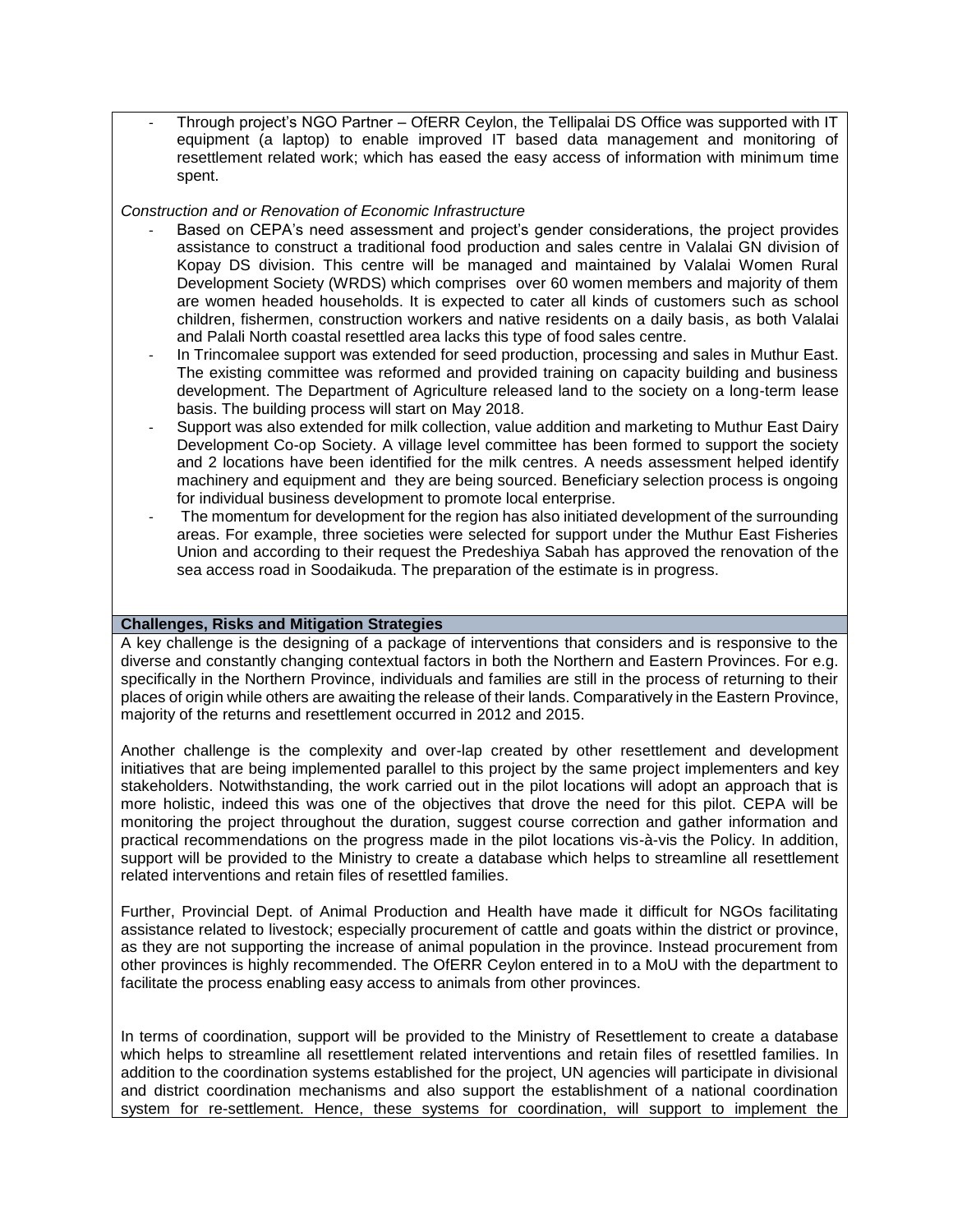resettlement and development initiatives in a coherent manner while adopting to the changing context on the ground. CEPA will be monitoring the project throughout the duration, suggest course correction and gather information and provide practical recommendations on the progress made in the pilot locations visà-vis the Policy. Social accountability mechanisms will also be built-in to the project to strengthen community based feedback systems.

UNICEF has experienced delays in off-shore procurement of supplies such as ambulances due to time taken to receive Tax/duty exemptions and lengthy production & delivery processes involved. Thus, UNICEF has taken measures to following up with the necessary officials to obtain the required documentation and set clear schedules with deadlines for the suppliers for the production and delivery of supplies while closely monitoring the process.

Lengthy processes involved with Government partners (especially in the Northern province) in finalizing of estimates and selection of contractors, have delayed the commencement of construction/rehabilitation works of health facilities. Thus, UNICEF has established clear millstones with Government partners to ensure timely selection of contractors and completion of construction.

Construction of Latrines in Trincomalee were delayed due to delays in receiving the beneficiary list from the authorities and due to shortage of sand required for construction. Several rounds of meetings were held with the district authorities requesting to expedite finalizing of beneficiary lists and to prioritize provision of sand to project activities. Further to improve quality of construction work due to lack of skills of the labours, UNICEF has mobilized the support of Technical Officers from Government and NGOs.

Training programmes for Government officials (especially for the Health Sector) most often get postponed due to their busy schedules and conflicting priorities. Hence, UNICEF has taken measures to schedule the training programmes well in advance and book the calendars of government officials also in advance to ensure their availability to participate in the programmes.

## **Additional Information**

Based on the needs assessment report, and baseline outcomes, agencies re-defined the results framework of the project and defined the package of support in-line with the Policy on Durable Solutions for Conflict Affected Displacement and the overall framework of the Peace Building Priority Plan.

#### **3. Gender Considerations**

In general, all project interventions have taken care to ensure women's participation and voice. As such, the following steps have been taken to directly or indirectly address gender issues in peacebuilding and reforms processes:

- Gender considerations have been identified to be factored in to the situational risk analysis.
- The organizing of a workshop on operationalization of the 25% quota for women in local government in collaboration with USAID, WFD, UN Women and UNDP. The workshop was intended to provide knowledge to Members of Parliament on opportunities and challenges that will be faced in operationalizing the 25% quota for women at the upcoming local government elections. Given that one of the main impediments for women's effective political participation is the lack of opportunities at the political party level, comparative experiences from UK political parties and Pakistan were incorporated into the sessions. An overview of women's representation in political party structures in Sri Lanka was provided by Mr. Rohana Hettiarachchi, Executive Director of PAFFREL, based on the research commissioned under the Project.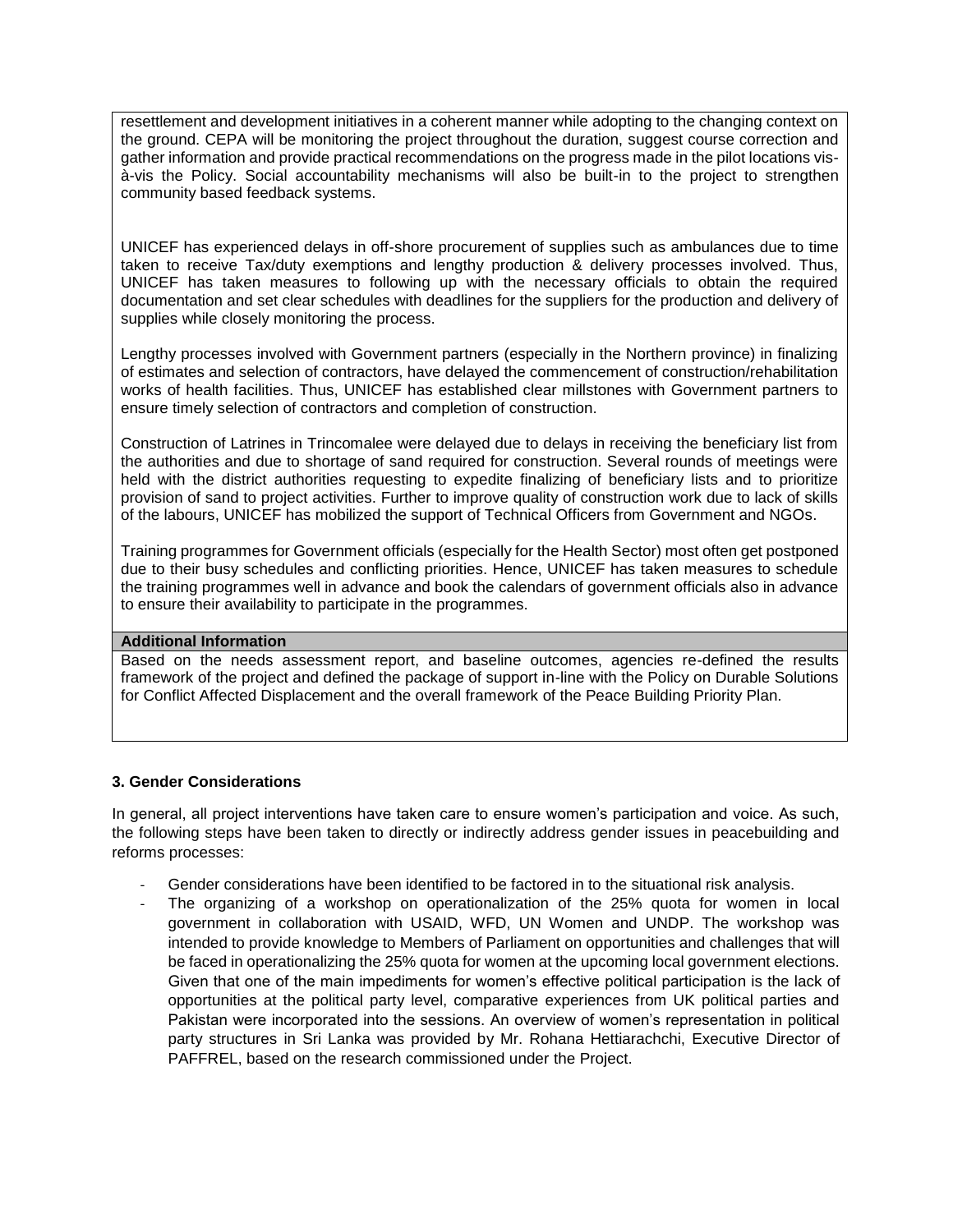- The preliminary discussion papers prepared to inform the deliberations of the Clusters of the Parliamentary Select Committee on Sustainable Development, took into consideration and flagged the gender dimensions of key issues under the respective SDGs.
- The work of the international expert on parliamentary public outreach and communications includes advice and recommendations as to how to enhance the quality of interaction with citizens, civil society organizations, community groups and schools. This includes women and girls.
- The NPC is conducting a study on the women and child desks at police stations, in order to address gender sensitivity particularly when dealing with sexual and gender-based violence complaints and special needs of women and children in interactions with the police. The study will also include an analysis of the representation of women in the Sri Lanka police force and issued faced by policewomen.
- Women headed household and single women headed families especially who lived in the welfare centres are highly considered during the selection of beneficiaries. According to CEPA's need assessment, it is stated that this category of women fall into highest structural inequalities and social divisions, resulting in weak socio-economic conditions in the community.
- UNICEF and partners have ensured adequate gender representation in all interventions and partners have also been informed of the importance of keeping a record of gender disaggregated data. For example, due to the measures taken to encourage female participation in all activities, girls and women's participation has been almost equal to boys' and men's in village child development committees and in children's/youth clubs.
- Further, even when conducting training programmes (for example, in schools & in pre-schools), female resource persons have been given priority over males. Also, venues for training programmes have been selected giving priority to women's privacy and safety concerns. These actions taken have contributed to increase girls and women's participation in project activities.
- During school construction work, safety and protection of children, especially of girl children has been ensured by making it compulsory for the contractors to sign the Organizational Child Protection policy and making contractors and labours aware on the child protection measures that need to be followed.
- The menstrual hygiene management (MHM) programmes has contributed to improve the awareness and skills of 53 adolescent girls on how they should carefully manage their menstrual season and ways to safely dispose their sanitary napkins.

## **4. Visibility**

Branding guideline for the 18-month Programme has been developed in consultation with partner agency communication focal points and shared with the EU for clearance. The guideline will ensure that the visibility and branding remain consistent throughout the course of the project.

Visibility items required for the project launch (i.e. video and pull-up banners) and stakeholder consultation meetings have been designed in consultation with partner UN agencies. They were used recurrently during the project launch, stakeholder consultations, project briefing ad kick-off meetings and even at the community consultations as necessary.

A 2:14 min animated video was developed, as an introduction to the programme. It covers the plan which identifies 4 interlinked national priorities: transitional justice, reconciliation, good governance and, resettlement and durable solutions. The video shows the contribution of the EU and identifies the key stakeholders that will be engaged through the programme. he video has been uploaded on YouTube and has been promoted via social media:<https://www.youtube.com/watch?v=UTYgfj3xL1c>

As agreed by partner UN agencies and the EU, a common webpage for the programme has been designed and is hosted at the UN Sri Lanka website as it is a joint programme. The webpage which is hosted on the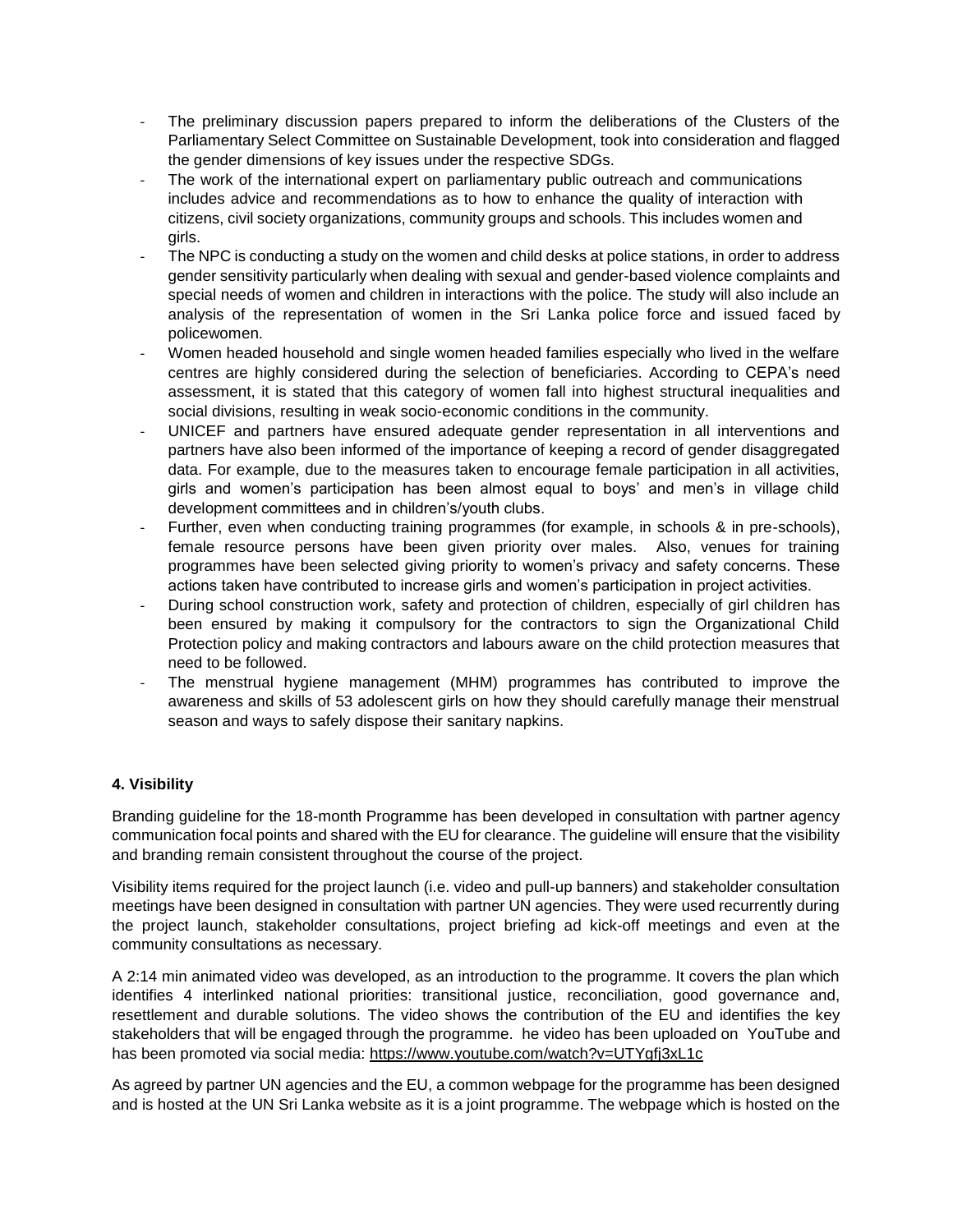United Nations Sri Lanka website, includes key information regarding donor, total budget, implementing partners, duration of project and partners with a background note on the formulation of the programme. The webpage has been created according to the programme guidelines and therefore displays EU logo together with implementing UN agency logos:<https://lk.one.un.org/our-work/catalytic-support/>

A consultant is being hired to support the communication work more effectively on the overall project – particularly the successes of the programme through human-interest stories. A series of ten case studies that link ongoing projects conducted in the Northern Province across all 3 implementing agencies and will capture the key successful interventions/impact of projects. The stories and the photographs, will be used for short 600-800 word articles and will be featured via communication channels.

A videography team will capture the key successful interventions/impact of projects along with interviews from key stakeholders. 10 social media videos (1:30 duration) will be edited and created highlighting interventions of all 3 agencies. These videos will feature the official branding along with the EU logo and partner UN logo's, and will be promoted via social media platforms.

With regard to the Durable Solution Policy, extracts of the policy to be included in a reader friendly brochure which will be disseminated among relevant ministries. This user friendly brochure would include the purpose of the policy, what the policy covers, rights and entitlements of displaced, refugee returnees and displacement- affected persons, and who is responsible to uphold the policy. The brochure would include EU logo and implementing UN agency logo's. Extracts of the policy will also be animated and would include the purpose of the policy, what the policy covers, rights and entitlements of displaced, refugee returnees and displacement- affected persons, and who is responsible to uphold the policy. Dissemination will be via social media and other media platforms and will include EU logo and implementing partner UN agency logo's.

An event was organized by the Ministry of Health office in Tellippalai to commemorate world water day on the 22nd of March 2018. At this event, UNICEF together with its partners organized exhibits to promote safe use and sustainable consumption of water with the intention of creating awareness and promoting ground water recharging & rainwater harvesting systems. The exhibition also promoted organic cultivation, healthy eating practices, traditional foods and drinks, use of organic fertilizers and safe methods of purifying and storing water. From pregnant mothers to school children participated in the exhibition.

Northern Provincial Department of Education's awareness creation session on Rain Water Recharging Promotion supported by UNICEF has been uploaded to the following site: <https://www.youtube.com/watch?v=hhdECItbInQ>

In Santhosapuram in the Trincomalee District, a hand wash facility was declared open on March 8th 2018 at the Santhosapuram Kiravatkul Vidyalayam when the EU delegation visited the school. Children were encouraged to wash their hands particularly before eating and after using the latrines after the establishment of the handwashing facility. The handwashing facility will benefit 86 students (45 girls and 31 boys).

## **5. Key Lessons**

The first phase of the programme has provided a range of lessons and guidance to take into consideration in the following months. While some of them were linked closely to respective outcomes, others provide general guidance.

Most importantly, the need for scenario planning coupled with identifying a set of alternative actions based on each scenario has been raised as a lesson under all components of this programme. This is particularly given the nature of the current political climate and resultant uncertainty. In addition, several other lessons were identified in relation to programme implementation. Following are key amongst these: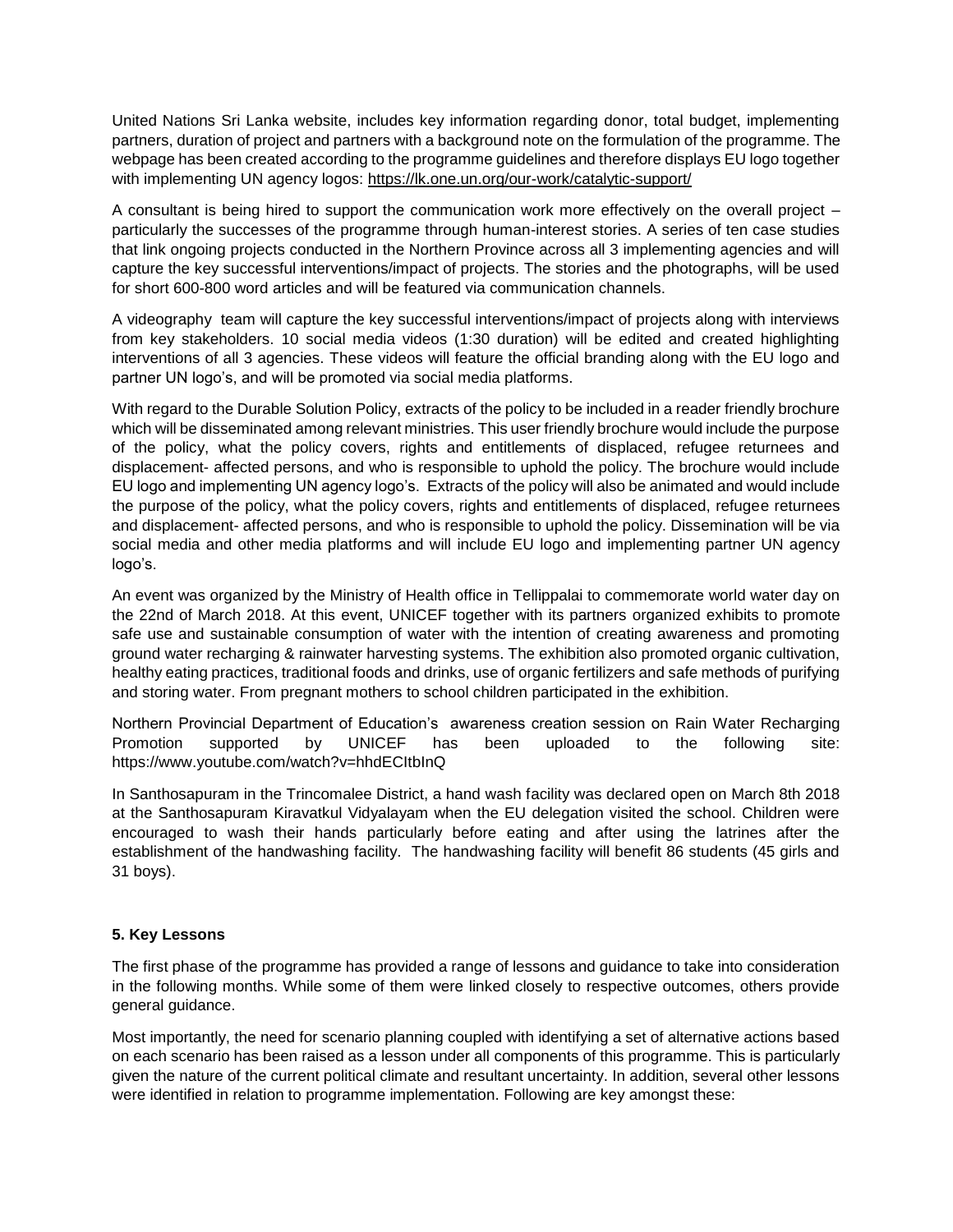- When supporting the organization of workshops/learning events for the Government, it is critical to ensure the Government has sent out invitations for the events well in advance, and secured required confirmations at the necessarily competency levels.
- When engaging international experts, who do not speak English, it is important to review the most suitable approach for translations i.e. review what matters most- accuracy of the translations, speed of translation or other, it is important therefore to know the audience beforehand.
- While feedback questionnaires/other appropriate tools are useful to share during training sessions/workshops to obtain feedback from the participants, where possible more creative means of assessing feedback should also be introduced.
- The need might arise where grants to civil society organizations would need to be provided on a case by case basis, taking in to account the wider objective to which it contributes. This is particularly important in relation to initiatives which relate to advocacy, as advocacy work needs to be undertaken in a timely manner. Additionally, UNDP needs to be able to respond quickly to such requests for support.
- Environmentally friendly advocacy practices need to be encouraged and supported among civil society. It would be useful to include the need for environmentally friendly practices in all calls for proposals, and in funding agreements.
- Advocacy events which require the mobilization and location transfer of large groups of community members is cost intensive, and requires a large amount of logistical support, including on basic services such as access to water and sanitation facilities.
- With regard to livelihood assistance, an emerging theme was, that despite numerous assistance programmes having been conducted thus far, there were continued requests for livelihood related assistance. The findings revealed that there are very limited value chains or market linkages created for the beneficiaries, thus limiting the sustainability of the intervention. This is merely because of absence sufficient enabling factors and less activeness of actors in the value chains. Focus therefore needs to address wider community needs rather than individualized support.
- Formation of a Construction Monitoring Committee in the Eastern Province for school construction work has simplified the overall management of the construction work. This method has enabled the management of the construction work to be done by a one single team rather than having few technical officials spread across multiple schools. This team approach has allowed the possibility to concentrate expertise of multiple stakeholders (i.e. government education authorities, the school principals, government engineers & technical officers and UNICEF technical specialist) in a wellcoordinated manner to monitor construction work. Further, this method provides a platform to quickly make decisions to resolve issues/bottlenecks identified in order to assure the same standard of quality is maintained across all school construction carried out through the project.
- Making it compulsory for the contractors involved in school construction to sign an Organizational Child Protection Policy and making them aware on the child protection measures has contributed to create a safe and a protective environment for children especially for girl children during school construction when schools are made accessible to outside contractors and to their labours.
- -UNICEF learned that conducting training programmes in the form of practical/hands on training rather than in the form of a lecture based training is a better approach. Especially for health training programmes, participants have requested the trainings to be more interactive with practical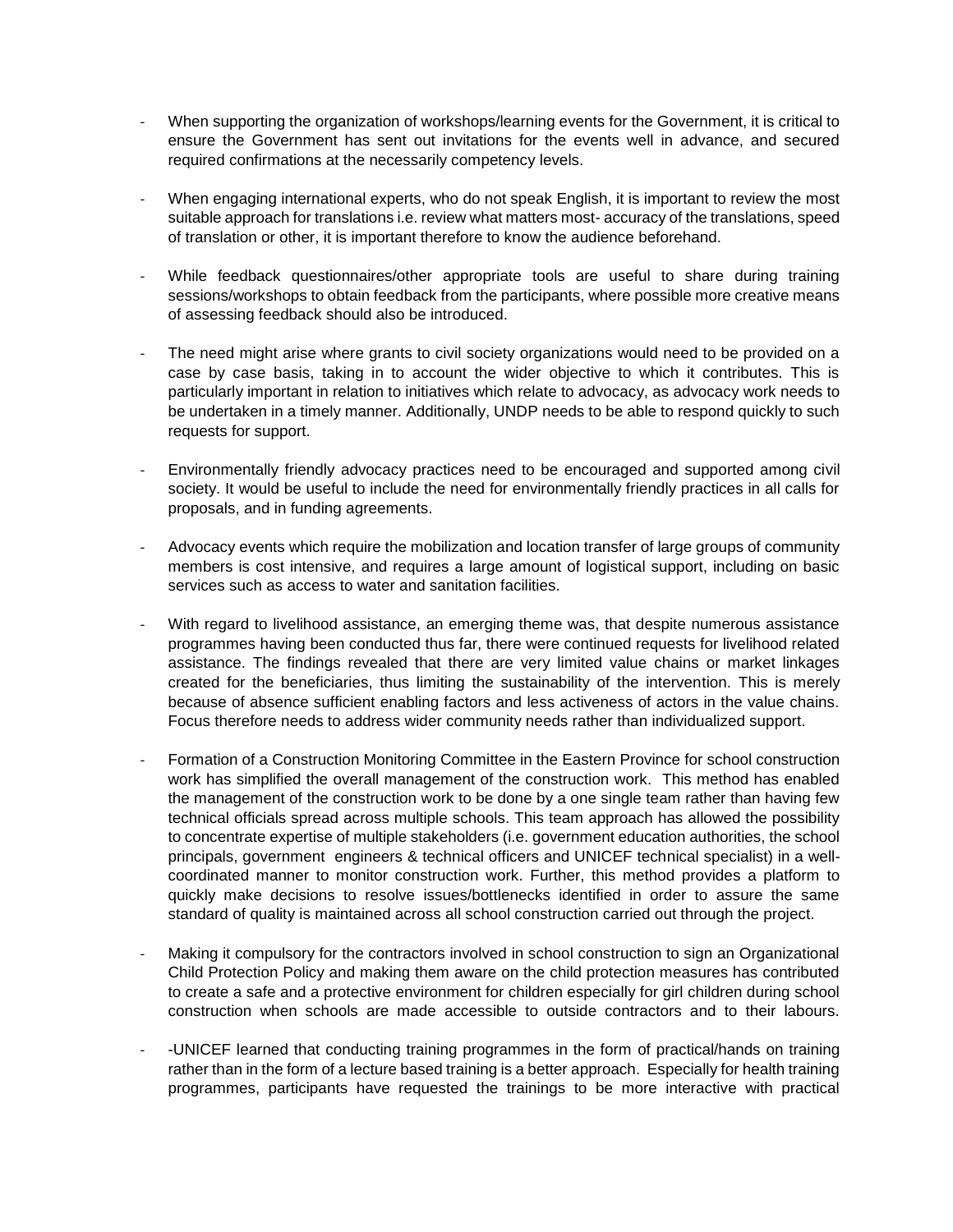exercises, focusing on the application of the learnings and group work to engage participants to discus and learn from others' experiences.

## **6. Summary of Controls**

Accordance with HACT (Harmonized Approach to Cash Transfer) framework, partners will be subjected to micro assessments, programmatic monitoring visits, spot checks and scheduled audits. For all Partnership Cooperation Agreements above USD 100,000s, micro-assessments will be carried out.

Two partners of UNICEF that have exceeded USD 100,000 for the project are: Organization for Elankai Refugees Rehabilitation (OFFER-Ceylon) & Coordinating Centre for Community Development (CCCD). A micro-assessment has been carried out for OFFER-Ceylon in November 2014, which is valid for 5 years. A micro-assessment will be carried out for CCCD. In addition, all project partners of UNICEF have been subjected to at least one programmatic visit and partners who exceed expenditure of USD 50,000s will also be subjected to a financial spot check

## **7. Annexes**

- 1. Progress Against Logical Framework
- 2. Pictures and Media
- 3. Indicative Action Plan
- 4. Budget Forecast
- 5. Grants Awarded
- 6. Procurements Exceeding USD 15,000
- 7. Management Declarations- UNICEF, UN-Habitat, UNDP